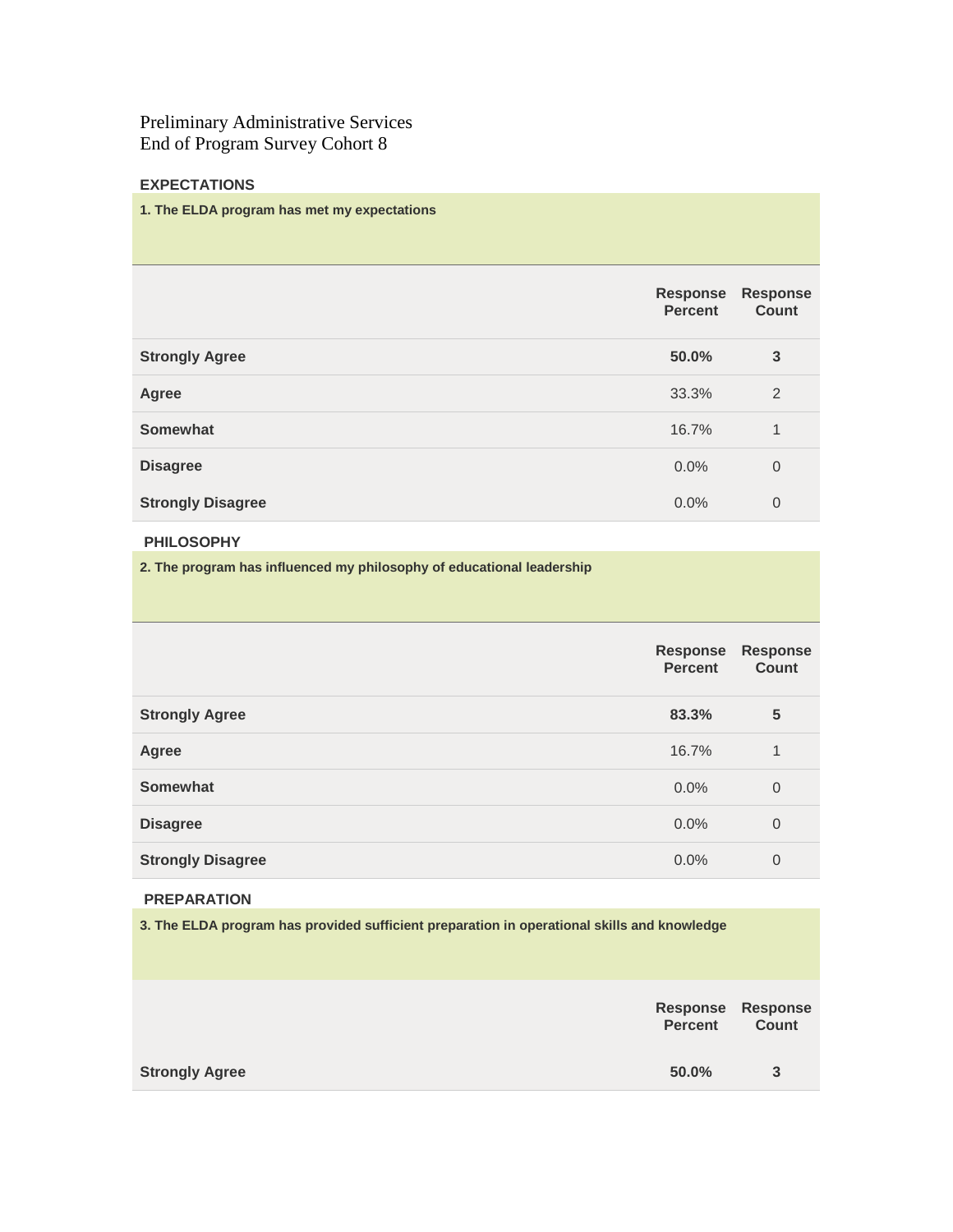| 3. The ELDA program has provided sufficient preparation in operational skills and knowledge |         |          |
|---------------------------------------------------------------------------------------------|---------|----------|
| Agree                                                                                       | 16.7%   |          |
| <b>Somewhat</b>                                                                             | 16.7%   |          |
| <b>Disagree</b>                                                                             | $0.0\%$ | $\Omega$ |
| <b>Strongly Disagree</b>                                                                    | 16.7%   | 1        |

## **FOUNDATION**

**4. The ELDA program has provided sufficient foundation in education and leadership theory**

|                          | <b>Response</b><br><b>Percent</b> | <b>Response</b><br><b>Count</b> |
|--------------------------|-----------------------------------|---------------------------------|
| <b>Strongly Agree</b>    | 66.7%                             | $\overline{4}$                  |
| Agree                    | 33.3%                             | 2                               |
| Somewhat                 | 0.0%                              | $\overline{0}$                  |
| <b>Disagree</b>          | 0.0%                              | $\overline{0}$                  |
| <b>Strongly Disagree</b> | 0.0%                              | $\overline{0}$                  |

## **COURSEWORK**

**5. The coursework has provided a sufficient balance of instructional theory and operational practice**

|                          | <b>Response</b><br><b>Percent</b> | <b>Response</b><br><b>Count</b> |
|--------------------------|-----------------------------------|---------------------------------|
| <b>Strongly Agree</b>    | 50.0%                             | 3                               |
| Agree                    | 16.7%                             | 1                               |
| Somewhat                 | 16.7%                             | 1                               |
| <b>Disagree</b>          | 16.7%                             | 1                               |
| <b>Strongly Disagree</b> | 0.0%                              | $\overline{0}$                  |

**APPRENTICESHIP**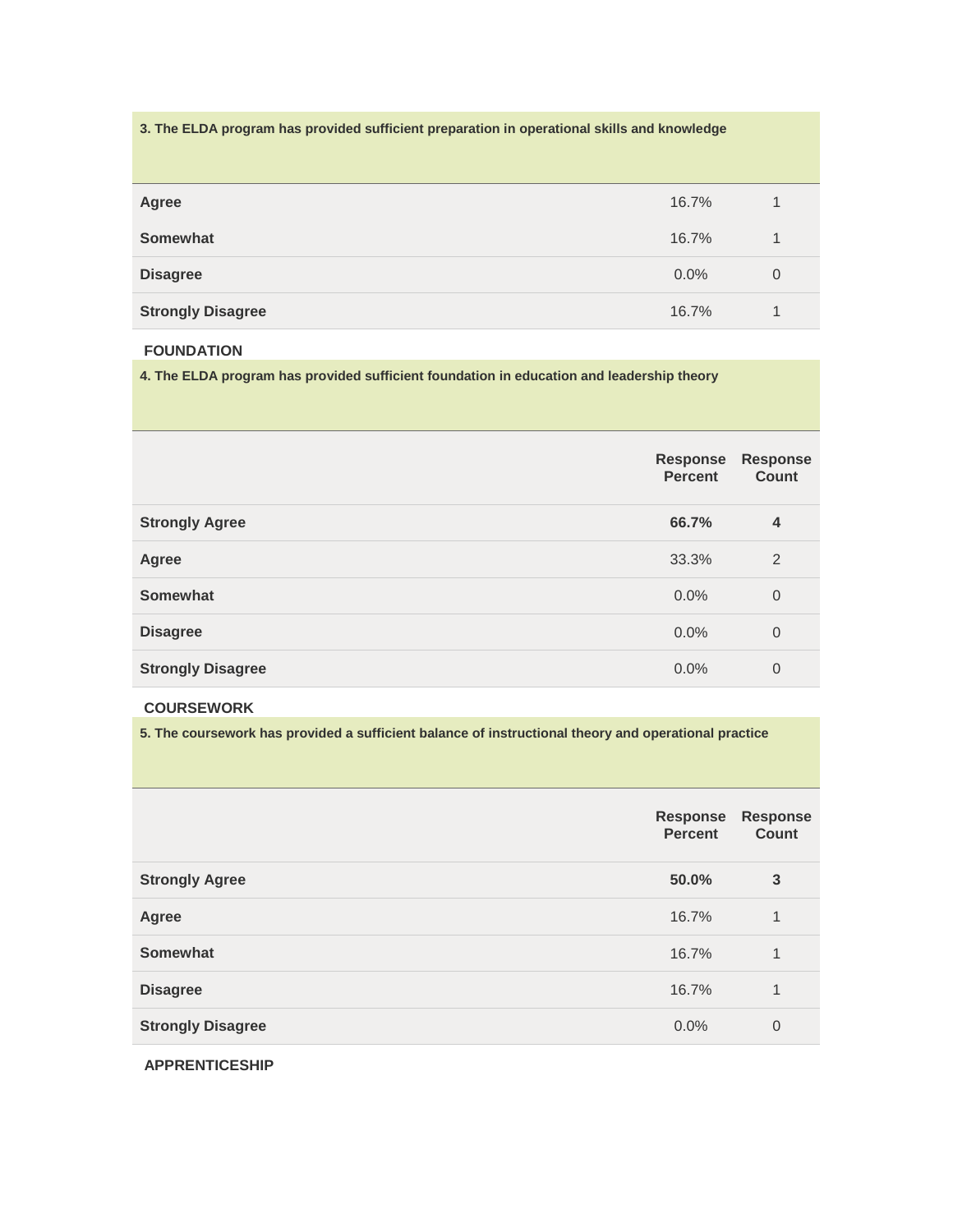**6. The apprenticeship fostered critical self-reflection and growth**

|                          | Response<br><b>Percent</b> | <b>Response</b><br><b>Count</b> |
|--------------------------|----------------------------|---------------------------------|
| <b>Strongly Agree</b>    | 83.3%                      | 5                               |
| Agree                    | 0.0%                       | $\overline{0}$                  |
| <b>Somewhat</b>          | 16.7%                      | $\mathbf 1$                     |
| <b>Disagree</b>          | 0.0%                       | $\overline{0}$                  |
| <b>Strongly Disagree</b> | 0.0%                       | $\overline{0}$                  |
|                          | 0.0%                       | $\overline{0}$                  |

# **GOALS**

**7. ELDA influenced my professional goals**

|                          | <b>Response</b><br><b>Percent</b> | <b>Response</b><br><b>Count</b> |
|--------------------------|-----------------------------------|---------------------------------|
| <b>Strongly Agree</b>    | 66.7%                             | $\overline{4}$                  |
| Agree                    | 33.3%                             | 2                               |
| <b>Somewhat</b>          | 0.0%                              | $\overline{0}$                  |
| <b>Disagree</b>          | 0.0%                              | $\overline{0}$                  |
| <b>Strongly Disagree</b> | 0.0%                              | 0                               |

### **COLLABORATION**

**8. The apprenticeship strengthened my capacity for working collaboratively with other instructional staff members**

|                       | <b>Percent</b> | Response Response<br>Count |
|-----------------------|----------------|----------------------------|
| <b>Strongly Agree</b> | 83.3%          | 5                          |
| Agree                 | 16.7%          |                            |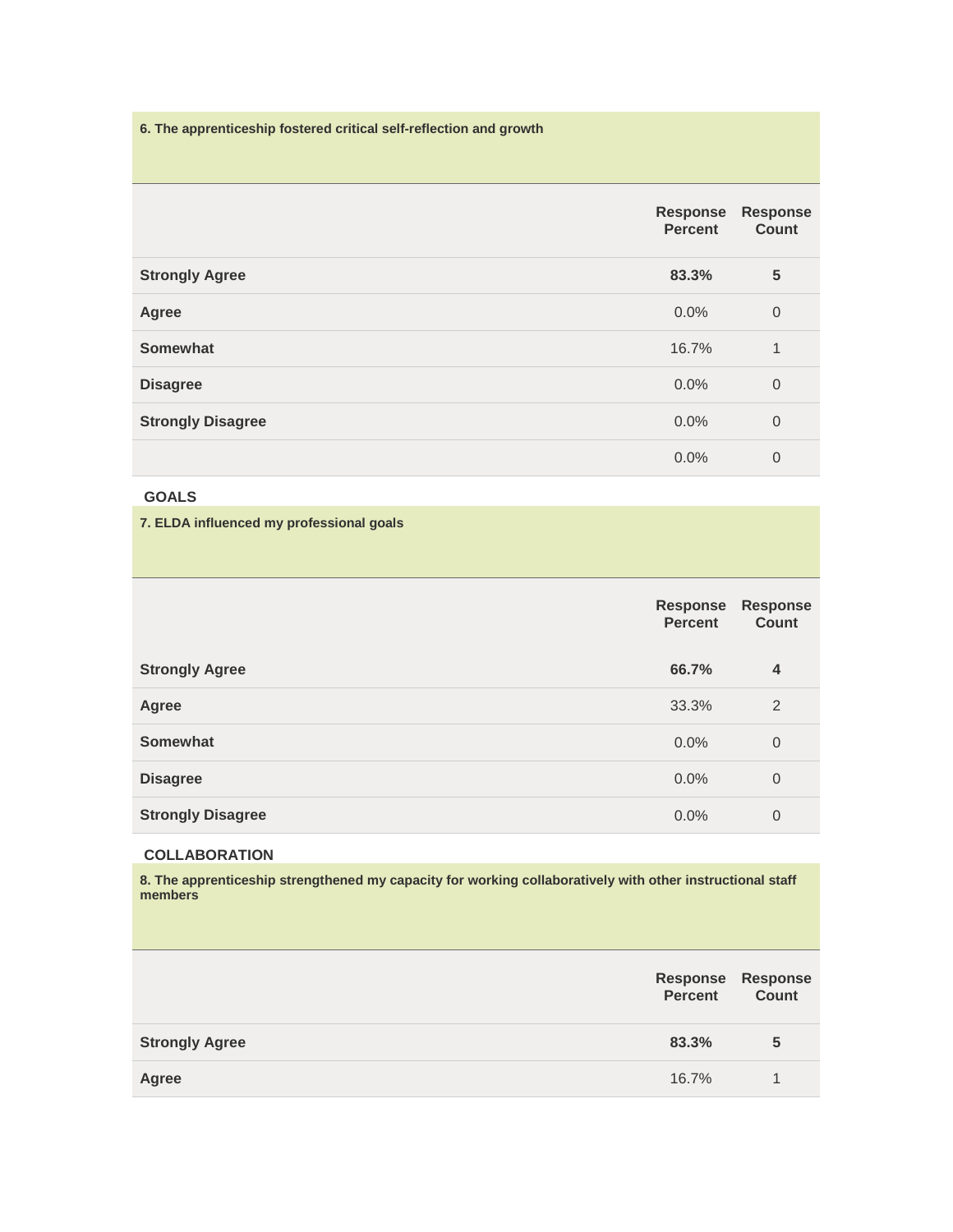**8. The apprenticeship strengthened my capacity for working collaboratively with other instructional staff members**

| Somewhat                 | 0.0%    | 0 |
|--------------------------|---------|---|
| <b>Disagree</b>          | $0.0\%$ | 0 |
| <b>Strongly Disagree</b> | 0.0%    | 0 |
|                          | 0.0%    | 0 |

#### **PREPARATION**

**9. The program prepared me to lead schools with a diverse student population**

|                          | <b>Response</b><br><b>Percent</b> | <b>Response</b><br><b>Count</b> |
|--------------------------|-----------------------------------|---------------------------------|
| <b>Strongly Agree</b>    | 33.3%                             | 2                               |
| Agree                    | 66.7%                             | $\overline{4}$                  |
| <b>Somewhat</b>          | $0.0\%$                           | $\overline{0}$                  |
| <b>Disagree</b>          | 0.0%                              | $\overline{0}$                  |
| <b>Strongly Disagree</b> | 0.0%                              | 0                               |

## **SITE LEADERSHIP**

**10. The ELDA program has provided sufficient preparation for the demands of site leadership**

|                          | <b>Response</b><br><b>Percent</b> | <b>Response</b><br><b>Count</b> |
|--------------------------|-----------------------------------|---------------------------------|
| <b>Strongly Agree</b>    | 33.3%                             | 2                               |
| Agree                    | 16.7%                             | 1                               |
| Somewhat                 | 50.0%                             | 3                               |
| <b>Disagree</b>          | 0.0%                              | $\overline{0}$                  |
| <b>Strongly Disagree</b> | 0.0%                              | $\overline{0}$                  |

**SPECIAL TOPICS**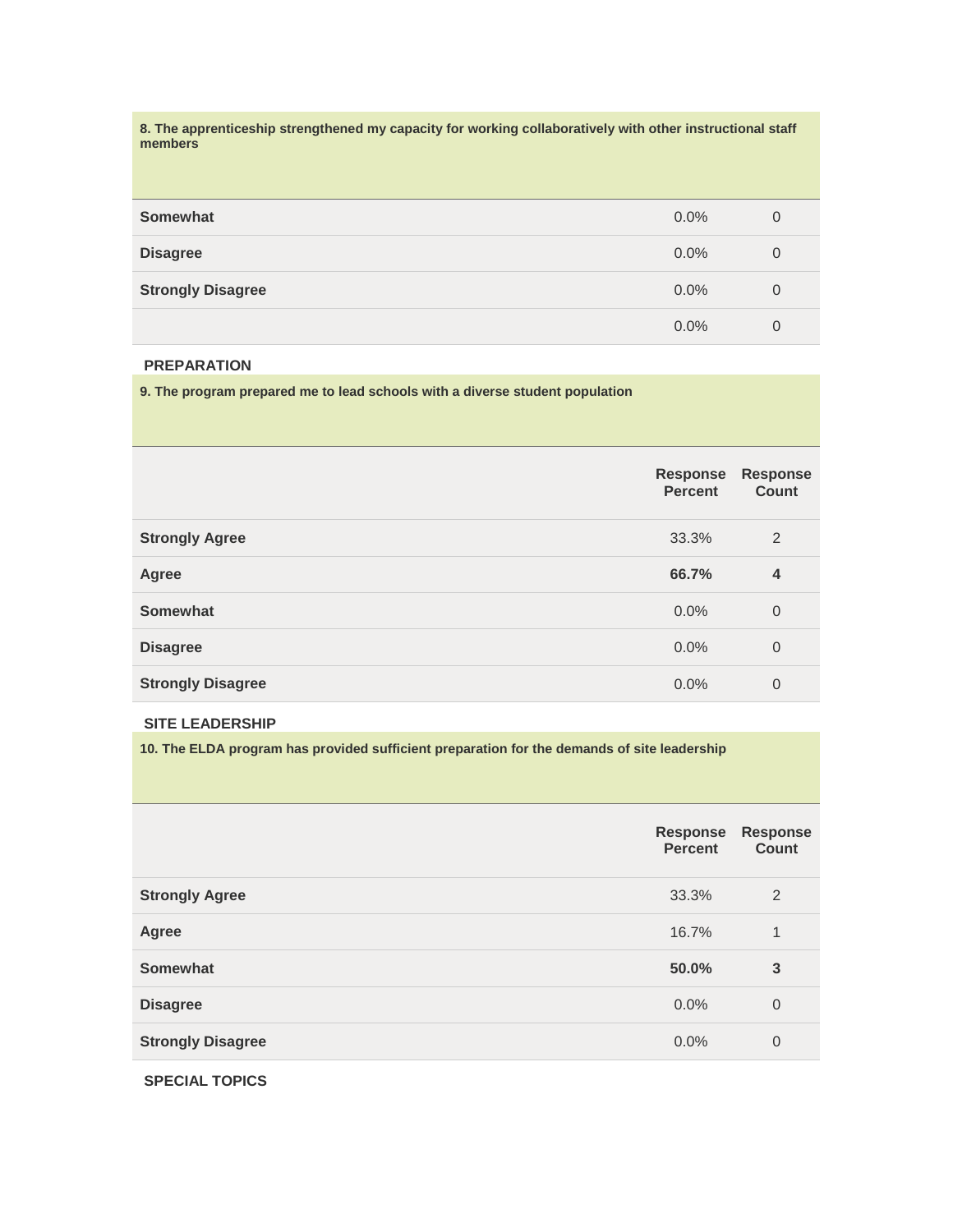**11. The special topic seminars have provided practical skills, theory and knowledge relevant to the responsibilities of site leadership**

|                          | <b>Response</b><br><b>Percent</b> | <b>Response</b><br><b>Count</b> |
|--------------------------|-----------------------------------|---------------------------------|
| <b>Strongly Agree</b>    | 50.0%                             | 3                               |
| Agree                    | 16.7%                             | 1                               |
| <b>Somewhat</b>          | 33.3%                             | 2                               |
| <b>Disagree</b>          | 0.0%                              | $\overline{0}$                  |
| <b>Strongly Disagree</b> | 0.0%                              | $\overline{0}$                  |

# **COURSEWORK**

**12. The university coursework has provided practical skills, theory and knowledge relevant to the responsibilities of site leadership**

|                          | <b>Response</b><br><b>Percent</b> | <b>Response</b><br>Count |
|--------------------------|-----------------------------------|--------------------------|
| <b>Strongly Agree</b>    | 33.3%                             | $\overline{2}$           |
| Agree                    | 66.7%                             | 4                        |
| Somewhat                 | 0.0%                              | $\overline{0}$           |
| <b>Disagree</b>          | 0.0%                              | $\overline{0}$           |
| <b>Strongly Disagree</b> | 0.0%                              | $\overline{0}$           |

#### **RECOMMENDATIONS**

**13. I would recommend the ELDA program to friends/colleagues interested in pursuing principalship**

|                       | Response<br><b>Percent</b> | <b>Response</b><br><b>Count</b> |
|-----------------------|----------------------------|---------------------------------|
| <b>Strongly Agree</b> | 66.7%                      | 4                               |
| Agree                 | 33.3%                      | $\overline{2}$                  |
| <b>Somewhat</b>       | $0.0\%$                    | 0                               |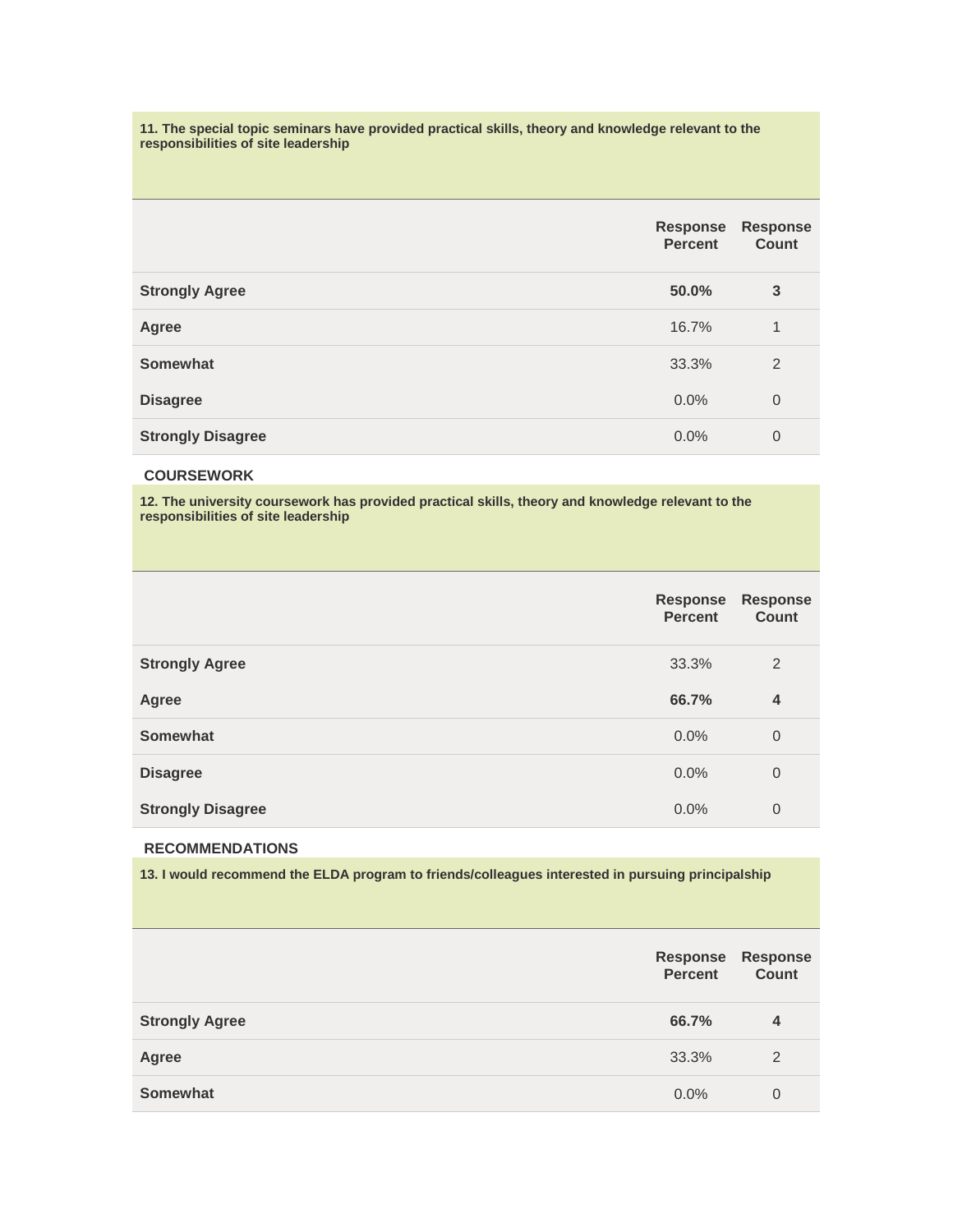| 13. I would recommend the ELDA program to friends/colleagues interested in pursuing principalship |         |   |
|---------------------------------------------------------------------------------------------------|---------|---|
| <b>Disagree</b>                                                                                   | $0.0\%$ | 0 |
| <b>Strongly Disagree</b>                                                                          | $0.0\%$ | 0 |
|                                                                                                   | $0.0\%$ | 0 |

## **STRENGTHS**

**14. This program has strengthened my understanding of and capacity to address a range of groups and cultures**

|                          | <b>Response</b><br><b>Percent</b> | <b>Response</b><br><b>Count</b> |
|--------------------------|-----------------------------------|---------------------------------|
| <b>Strongly Agree</b>    | 33.3%                             | 2                               |
| Agree                    | 66.7%                             | 4                               |
| <b>Somewhat</b>          | 0.0%                              | $\overline{0}$                  |
| <b>Disagree</b>          | 0.0%                              | $\overline{0}$                  |
| <b>Strongly Disagree</b> | 0.0%                              | $\overline{0}$                  |

## **PART II- RANKING**

**15. Please rank the following factors in order of their importance in your decision to participate in the ELDA program (1=least important factor, 6=most important factor)**

|                                                           | 1              | $\overline{2}$ | 3              | $\overline{\mathbf{4}}$ | 5              | 6               | <b>Response</b><br><b>Count</b> |
|-----------------------------------------------------------|----------------|----------------|----------------|-------------------------|----------------|-----------------|---------------------------------|
| Apprenticeship (20 days per year)                         | $0.0\%$<br>(0) | $0.0\%$<br>(0) | 20.0%<br>(1)   | $0.0\%$<br>(0)          | $0.0\%$<br>(0) | $80.0\%$<br>(4) | 5                               |
| <b>Program focus on building</b><br>instructional leaders | $0.0\%$<br>(0) | $0.0\%$<br>(0) | 20.0%<br>(1)   | $0.0\%$<br>(0)          | 60.0%<br>(3)   | 20.0%<br>(1)    | 5                               |
| Potential for career advancement                          | 20.0%<br>(1)   | 20.0%<br>(1)   | $0.0\%$<br>(0) | 40.0%<br>(2)            | 20.0%<br>(1)   | $0.0\%$<br>(0)  | 5                               |
| <b>Affiliation with USD</b>                               | $0.0\%$<br>(0) | 50.0%<br>(3)   | $0.0\%$<br>(0) | 50.0%<br>(3)            | $0.0\%$<br>(0) | $0.0\%$<br>(0)  | 6                               |
| <b>Opportunity to earn Master's or</b>                    | 33.3%          | 0.0%           | 33.3%          | 0.0%                    | 33.3%          | $0.0\%$         | 6                               |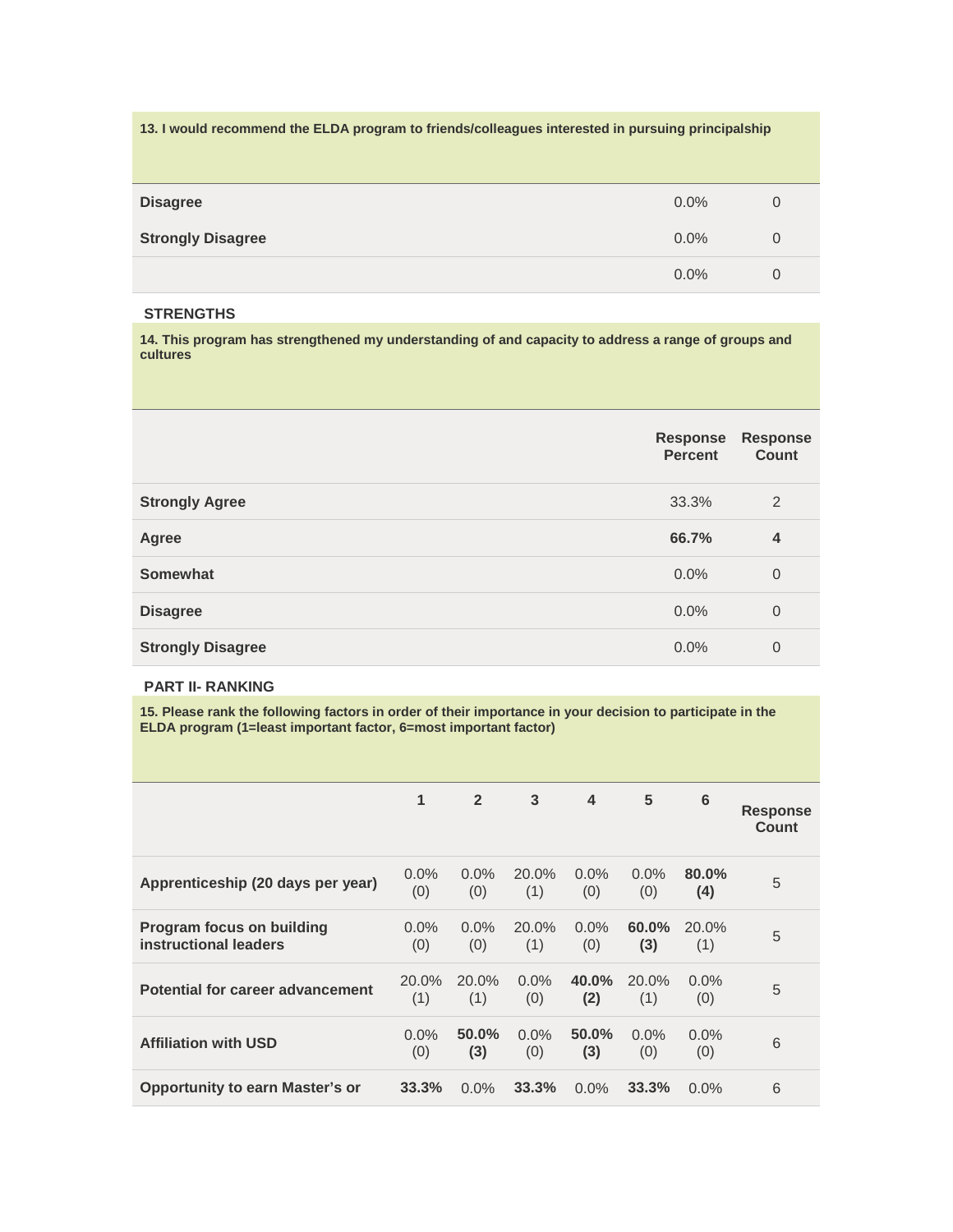**15. Please rank the following factors in order of their importance in your decision to participate in the ELDA program (1=least important factor, 6=most important factor)**

| Doctorate credit    |     | (0) | (2) | (0)                                              |     | (0) |   |
|---------------------|-----|-----|-----|--------------------------------------------------|-----|-----|---|
| <b>Cohort model</b> | (2) | (1) | (1) | <b>33.3%</b> 16.7% 16.7% 16.7% 0.0% 16.7%<br>(1) | (0) |     | 6 |

**16. Please rank the following program components in order of their importance to your overall learning to date (1=least important factor, 5=most important factor)**

|                                                      | $\mathbf{1}$ | $\overline{2}$ | 3              | 4              | 5              | <b>Response</b><br>Count |
|------------------------------------------------------|--------------|----------------|----------------|----------------|----------------|--------------------------|
| <b>ELDA coursework</b>                               | 0.0%<br>(0)  | $20.0\%$ (1)   | 60.0%<br>(3)   | $0.0\%$<br>(0) | 20.0%<br>(1)   | 5                        |
| <b>Special topic seminars</b>                        | 33.3%<br>(2) | $33.3\%$ (2)   | 33.3%<br>(2)   | $0.0\%$<br>(0) | $0.0\%$<br>(0) | 6                        |
| <b>Cohort members</b>                                | 50.0%<br>(3) | $16.7\%$ (1)   | 16.7%<br>(1)   | 16.7%<br>(1)   | $0.0\%$<br>(0) | 6                        |
| <b>Apprenticeship</b>                                | 0.0%<br>(0)  | $0.0\%$ (0)    | $0.0\%$<br>(0) | 40.0%<br>(2)   | 60.0%<br>(3)   | 5                        |
| <b>Relationship with your mentoring</b><br>principal | 0.0%<br>(0)  | $16.7\%$ (1)   | $0.0\%$<br>(0) | 50.0%<br>(3)   | 33.3%<br>(2)   | 6                        |

# **MENTOR**

**17. A good role model**

|                          | <b>Response</b><br><b>Percent</b> | <b>Response</b><br><b>Count</b> |
|--------------------------|-----------------------------------|---------------------------------|
| <b>Strongly Agree</b>    | 83.3%                             | 5                               |
| <b>Agree</b>             | 16.7%                             | 1                               |
| Somewhat                 | $0.0\%$                           | $\theta$                        |
| <b>Disagree</b>          | $0.0\%$                           | $\overline{0}$                  |
| <b>Strongly Disagree</b> | $0.0\%$                           | $\mathbf 0$                     |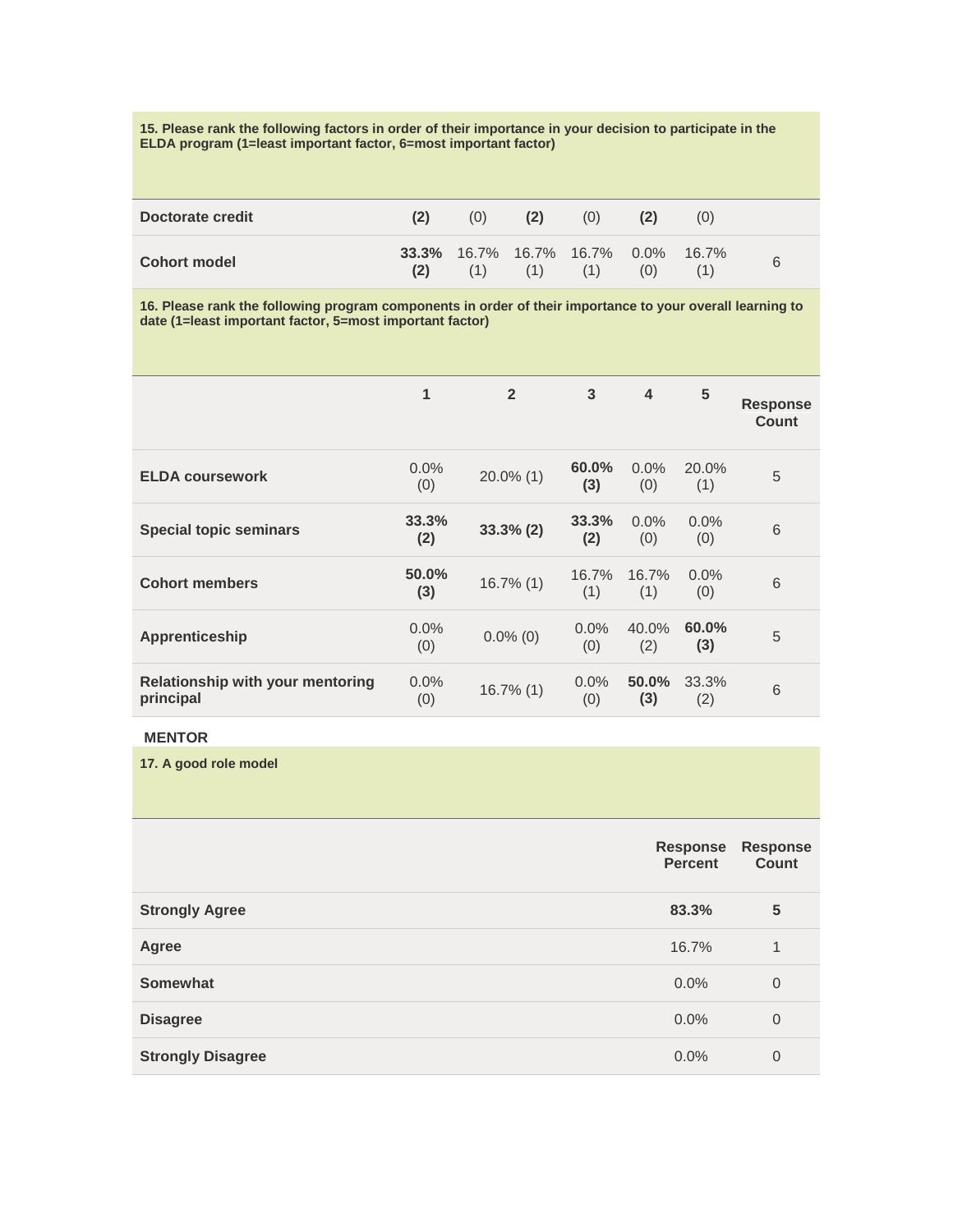**18. Supportive and Encouraging**

|                          | <b>Response</b><br><b>Percent</b> | <b>Response</b><br>Count |
|--------------------------|-----------------------------------|--------------------------|
| <b>Strongly Agree</b>    | 83.3%                             | 5                        |
| Agree                    | 33.3%                             | 2                        |
| <b>Somewhat</b>          | $0.0\%$                           | $\theta$                 |
| <b>Disagree</b>          | 0.0%                              | $\overline{0}$           |
| <b>Strongly Disagree</b> | 0.0%                              | $\mathbf 0$              |
| 19. Helpful              |                                   |                          |

|                          | <b>Response</b><br><b>Percent</b> | <b>Response</b><br><b>Count</b> |
|--------------------------|-----------------------------------|---------------------------------|
| <b>Strongly Agree</b>    | 83.3%                             | 5                               |
| Agree                    | 16.7%                             | 1                               |
| <b>Somewhat</b>          | $0.0\%$                           | $\overline{0}$                  |
| <b>Disagree</b>          | 0.0%                              | 0                               |
| <b>Strongly Disagree</b> | 0.0%                              | $\overline{0}$                  |
|                          |                                   |                                 |

**20. Models effective leadership skills**

|                          | <b>Response</b><br><b>Percent</b> | <b>Response</b><br>Count |
|--------------------------|-----------------------------------|--------------------------|
| <b>Strongly Agree</b>    | 100.0%                            | 6                        |
| Agree                    | $0.0\%$                           | $\overline{0}$           |
| <b>Somewhat</b>          | $0.0\%$                           | $\overline{0}$           |
| <b>Disagree</b>          | 0.0%                              | $\overline{0}$           |
| <b>Strongly Disagree</b> | 0.0%                              | $\overline{0}$           |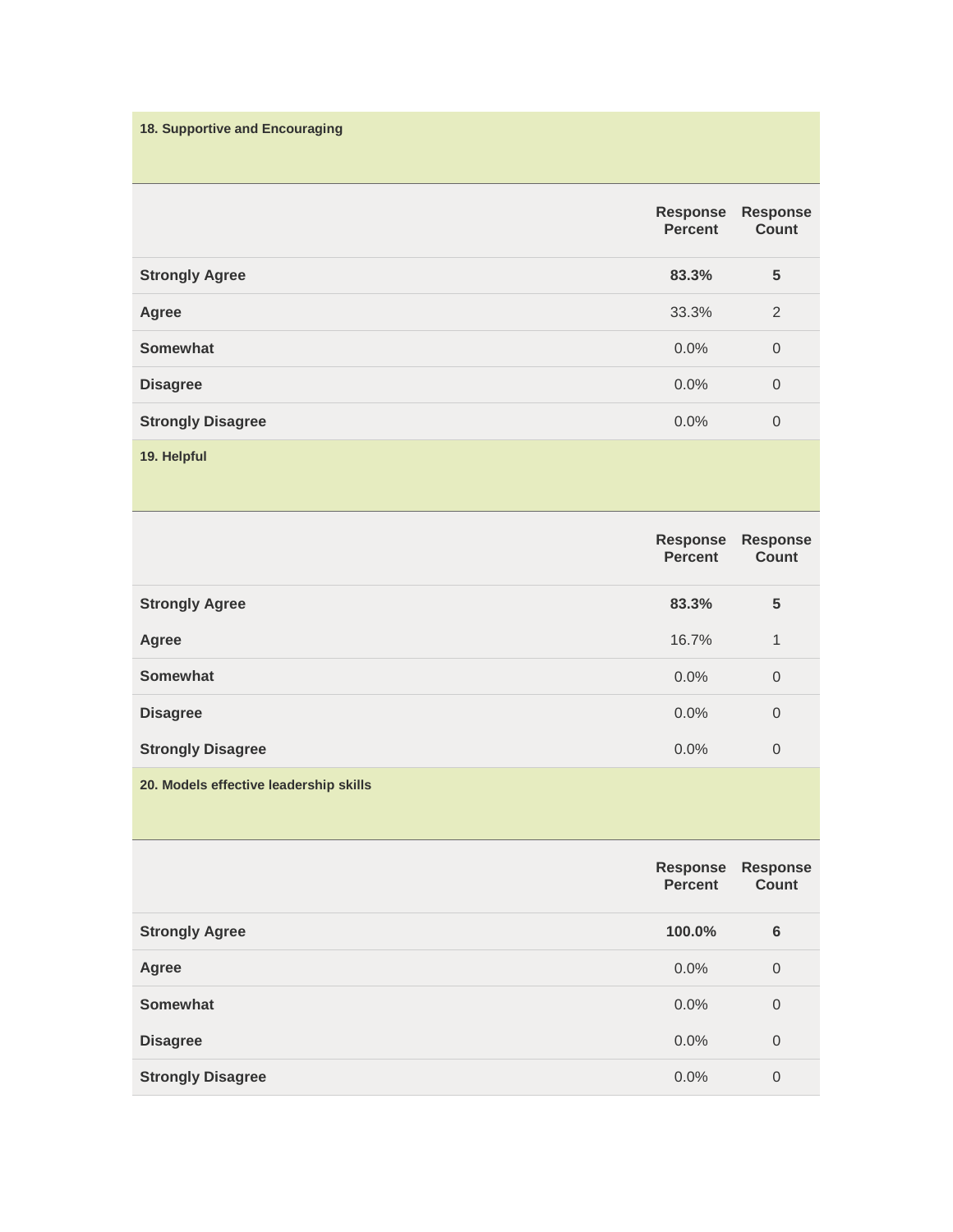**21. Limits my opportunities in leadership**

|                            | <b>Response</b><br><b>Percent</b> | <b>Response</b><br><b>Count</b> |
|----------------------------|-----------------------------------|---------------------------------|
| <b>Strongly Agree</b>      | 20.0%                             | $\mathbf{1}$                    |
| Agree                      | $0.0\%$                           | $\overline{0}$                  |
| Somewhat                   | $0.0\%$                           | $\overline{0}$                  |
| <b>Disagree</b>            | 20.0%                             | 1                               |
| <b>Strongly Disagree</b>   | 80.0%                             | $\overline{4}$                  |
| 22. Facilitates reflection |                                   |                                 |

|                          | <b>Response</b><br><b>Percent</b> | <b>Response</b><br><b>Count</b> |
|--------------------------|-----------------------------------|---------------------------------|
| <b>Strongly Agree</b>    | 66.7%                             | $\overline{4}$                  |
| Agree                    | 33.3%                             | 2                               |
| <b>Somewhat</b>          | $0.0\%$                           | $\overline{0}$                  |
| <b>Disagree</b>          | 0.0%                              | $\overline{0}$                  |
| <b>Strongly Disagree</b> | 0.0%                              | $\mathbf 0$                     |
|                          |                                   |                                 |

**23. Helps me build confidence as a leader**

|                          | <b>Response</b><br><b>Percent</b> | <b>Response</b><br><b>Count</b> |
|--------------------------|-----------------------------------|---------------------------------|
| <b>Strongly Agree</b>    | 100.0%                            | $6\phantom{1}6$                 |
| Agree                    | 0.0%                              | $\overline{0}$                  |
| Somewhat                 | 0.0%                              | $\overline{0}$                  |
| <b>Disagree</b>          | 0.0%                              | $\overline{0}$                  |
| <b>Strongly Disagree</b> | 0.0%                              | $\overline{0}$                  |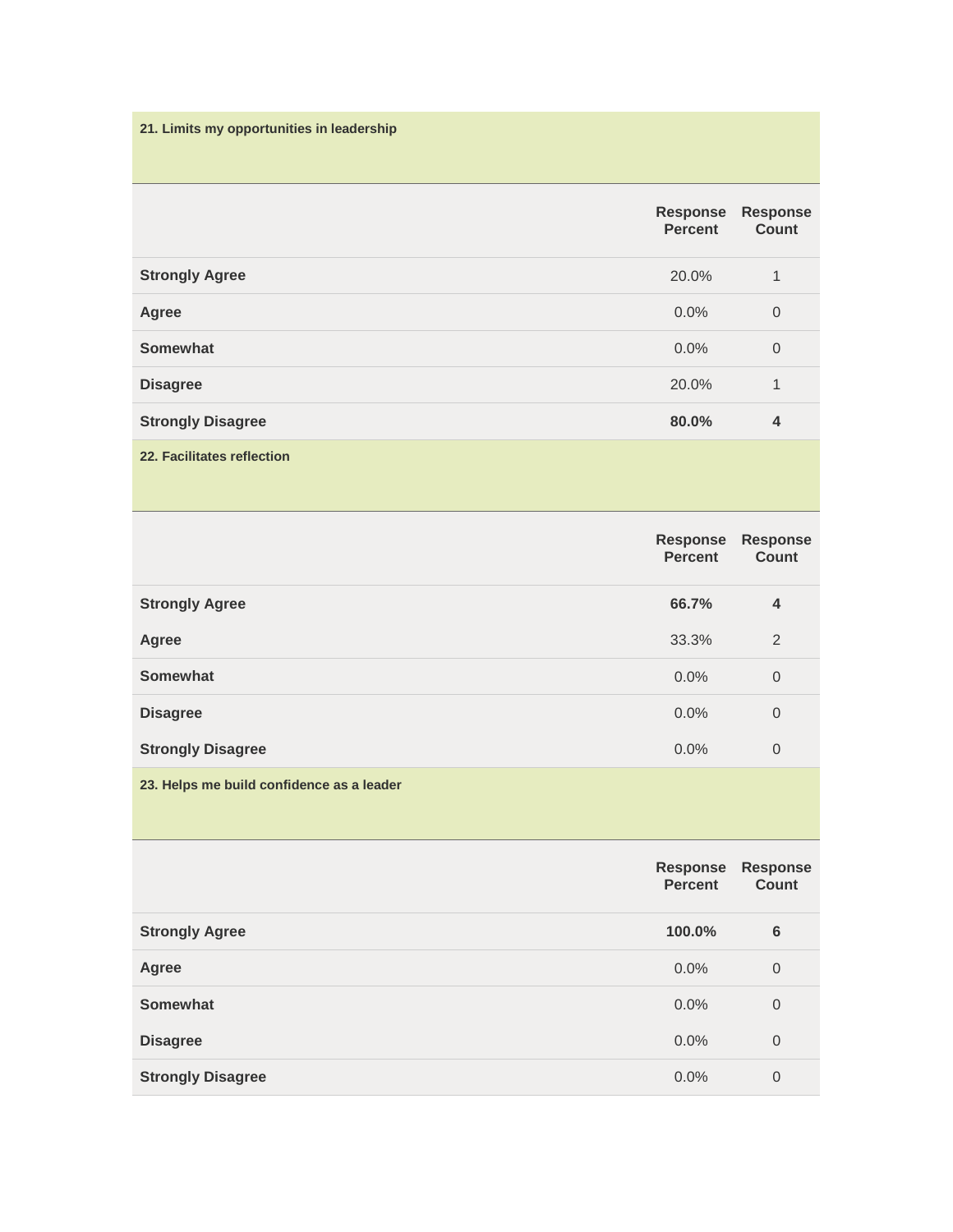**24. Helps me enhance my communication skills**

|                          | <b>Response</b><br><b>Percent</b> | <b>Response</b><br><b>Count</b> |
|--------------------------|-----------------------------------|---------------------------------|
| <b>Strongly Agree</b>    | 100.0%                            | $6\phantom{1}6$                 |
| Agree                    | $0.0\%$                           | $\mathbf 0$                     |
| <b>Somewhat</b>          | $0.0\%$                           | $\theta$                        |
| <b>Disagree</b>          | $0.0\%$                           | $\mathbf 0$                     |
| <b>Strongly Disagree</b> | 0.0%                              | $\mathbf 0$                     |
|                          |                                   |                                 |

**25. Does not have sufficient time to work with me**

|                          | <b>Response</b><br><b>Percent</b> | <b>Response</b><br><b>Count</b> |
|--------------------------|-----------------------------------|---------------------------------|
| <b>Strongly Agree</b>    | $0.0\%$                           | $\overline{0}$                  |
| Agree                    | 0.0%                              | $\theta$                        |
| <b>Somewhat</b>          | 0.0%                              | $\mathbf 0$                     |
| <b>Disagree</b>          | 40.0%                             | 2                               |
| <b>Strongly Disagree</b> | 60.0%                             | 3                               |
|                          |                                   |                                 |

**26. Offers sound advice and suggestions**

|                          | <b>Response</b><br><b>Percent</b> | <b>Response</b><br>Count |
|--------------------------|-----------------------------------|--------------------------|
| <b>Strongly Agree</b>    | 100.0%                            | 5                        |
| Agree                    | 0.0%                              | $\mathbf 0$              |
| <b>Somewhat</b>          | 0.0%                              | $\overline{0}$           |
| <b>Disagree</b>          | 0.0%                              | $\mathbf 0$              |
| <b>Strongly Disagree</b> | 0.0%                              | 0                        |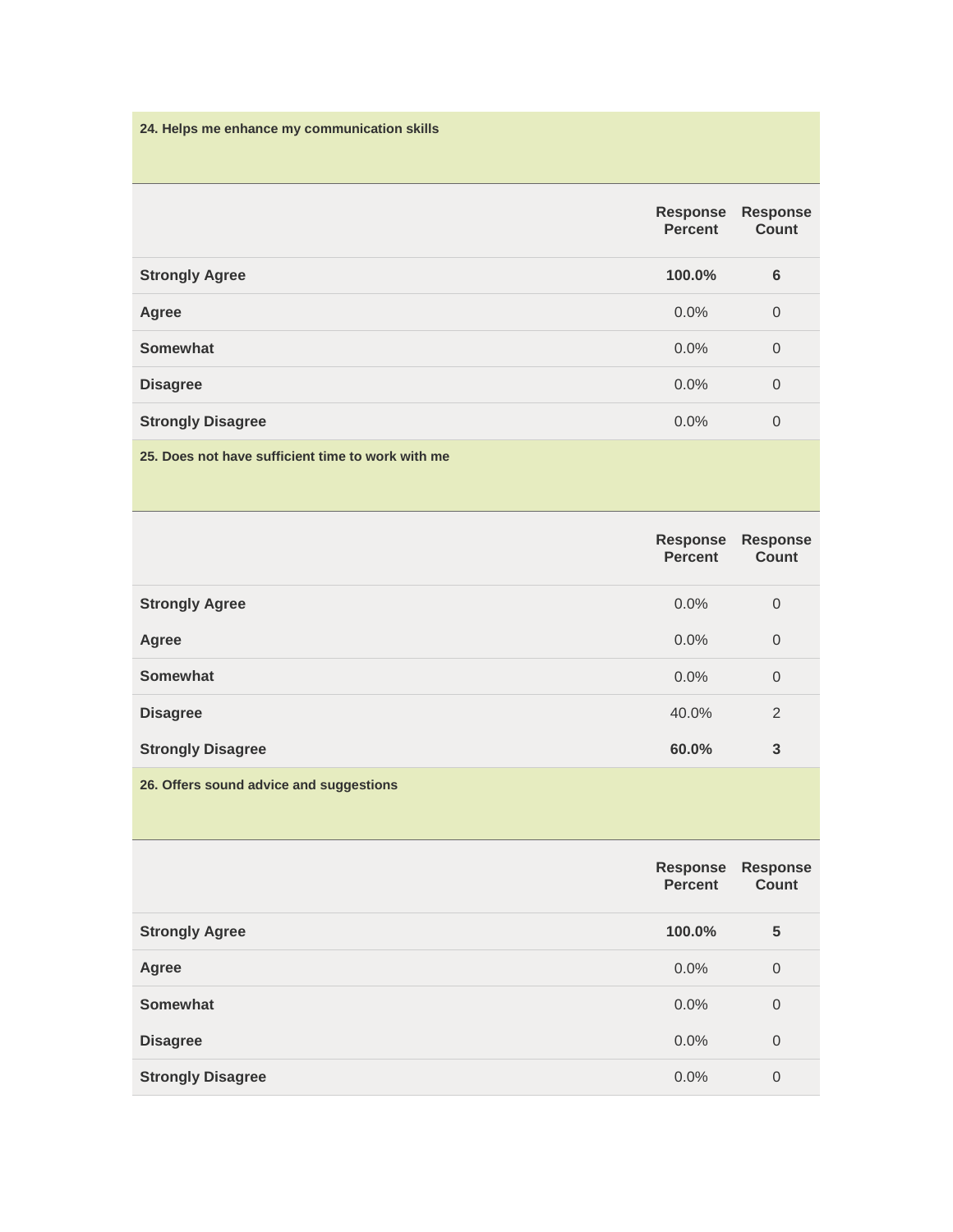**27. Exposes me to a wide range of experiences**

|                                | <b>Response</b><br><b>Percent</b> | <b>Response</b><br><b>Count</b> |
|--------------------------------|-----------------------------------|---------------------------------|
| <b>Strongly Agree</b>          | 83.3%                             | 5                               |
| Agree                          | 16.7%                             | 1                               |
| <b>Somewhat</b>                | $0.0\%$                           | $\overline{0}$                  |
| <b>Disagree</b>                | $0.0\%$                           | $\overline{0}$                  |
| <b>Strongly Disagree</b>       | 0.0%                              | $\mathbf 0$                     |
| 28. Delegates responsibilities |                                   |                                 |

|                          | <b>Response</b><br><b>Percent</b> | <b>Response</b><br>Count |
|--------------------------|-----------------------------------|--------------------------|
| <b>Strongly Agree</b>    | 66.7%                             | $\overline{4}$           |
| Agree                    | 16.7%                             | 1                        |
| <b>Somewhat</b>          | 0.0%                              | $\overline{0}$           |
| <b>Disagree</b>          | 0.0%                              | $\overline{0}$           |
| <b>Strongly Disagree</b> | 16.7%                             | 1                        |
| 29. Gives me busy work   |                                   |                          |

|                          | <b>Response</b><br><b>Percent</b> | <b>Response</b><br><b>Count</b> |
|--------------------------|-----------------------------------|---------------------------------|
| <b>Strongly Agree</b>    | $0.0\%$                           | $\mathbf 0$                     |
| Agree                    | $0.0\%$                           | $\overline{0}$                  |
| <b>Somewhat</b>          | $0.0\%$                           | $\overline{0}$                  |
| <b>Disagree</b>          | 16.7%                             | 1                               |
| <b>Strongly Disagree</b> | 83.3%                             | 5                               |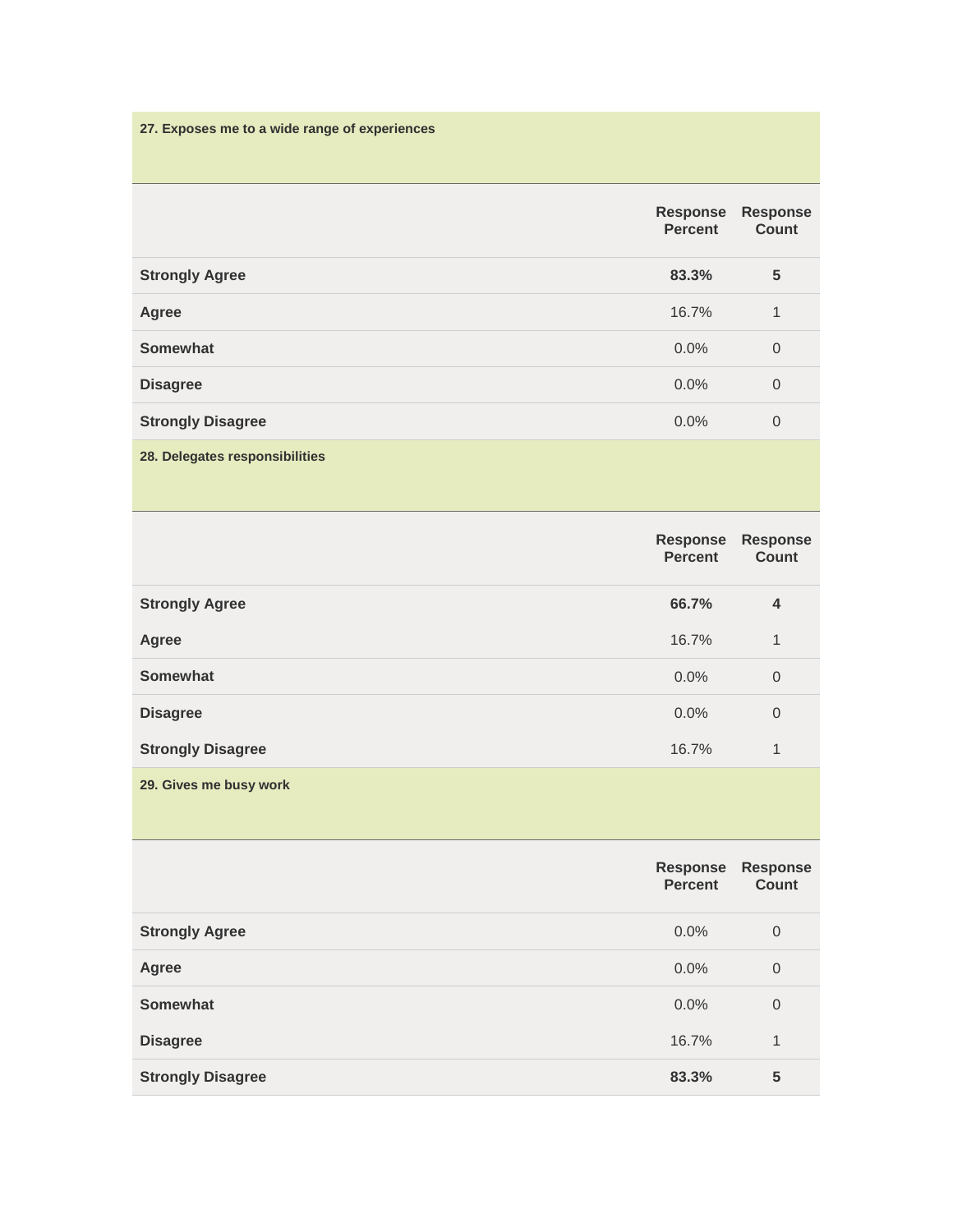**30. Provides good mentorship**

|                                           | <b>Response</b><br><b>Percent</b> | <b>Response</b><br><b>Count</b> |
|-------------------------------------------|-----------------------------------|---------------------------------|
| <b>Strongly Agree</b>                     | 100.0%                            | $6\phantom{1}6$                 |
| Agree                                     | $0.0\%$                           | $\overline{0}$                  |
| <b>Somewhat</b>                           | $0.0\%$                           | $\overline{0}$                  |
| <b>Disagree</b>                           | 0.0%                              | $\overline{0}$                  |
| <b>Strongly Disagree</b>                  | 0.0%                              | $\overline{0}$                  |
| 31. Demonstrates self-reflective practice |                                   |                                 |

|                          | <b>Response</b><br><b>Percent</b> | <b>Response</b><br><b>Count</b> |
|--------------------------|-----------------------------------|---------------------------------|
| <b>Strongly Agree</b>    | 83.3%                             | 5                               |
| Agree                    | 16.7%                             | 1                               |
| Somewhat                 | $0.0\%$                           | $\overline{0}$                  |
| <b>Disagree</b>          | $0.0\%$                           | $\overline{0}$                  |
| <b>Strongly Disagree</b> | 0.0%                              | $\mathbf 0$                     |
|                          |                                   |                                 |

**32. Coaches me in how to move forward**

|                          | <b>Response</b><br><b>Percent</b> | <b>Response</b><br><b>Count</b> |
|--------------------------|-----------------------------------|---------------------------------|
| <b>Strongly Agree</b>    | 66.7%                             | $\overline{4}$                  |
| Agree                    | 33.3%                             | 2                               |
| Somewhat                 | $0.0\%$                           | $\overline{0}$                  |
| <b>Disagree</b>          | 0.0%                              | $\overline{0}$                  |
| <b>Strongly Disagree</b> | $0.0\%$                           | $\overline{0}$                  |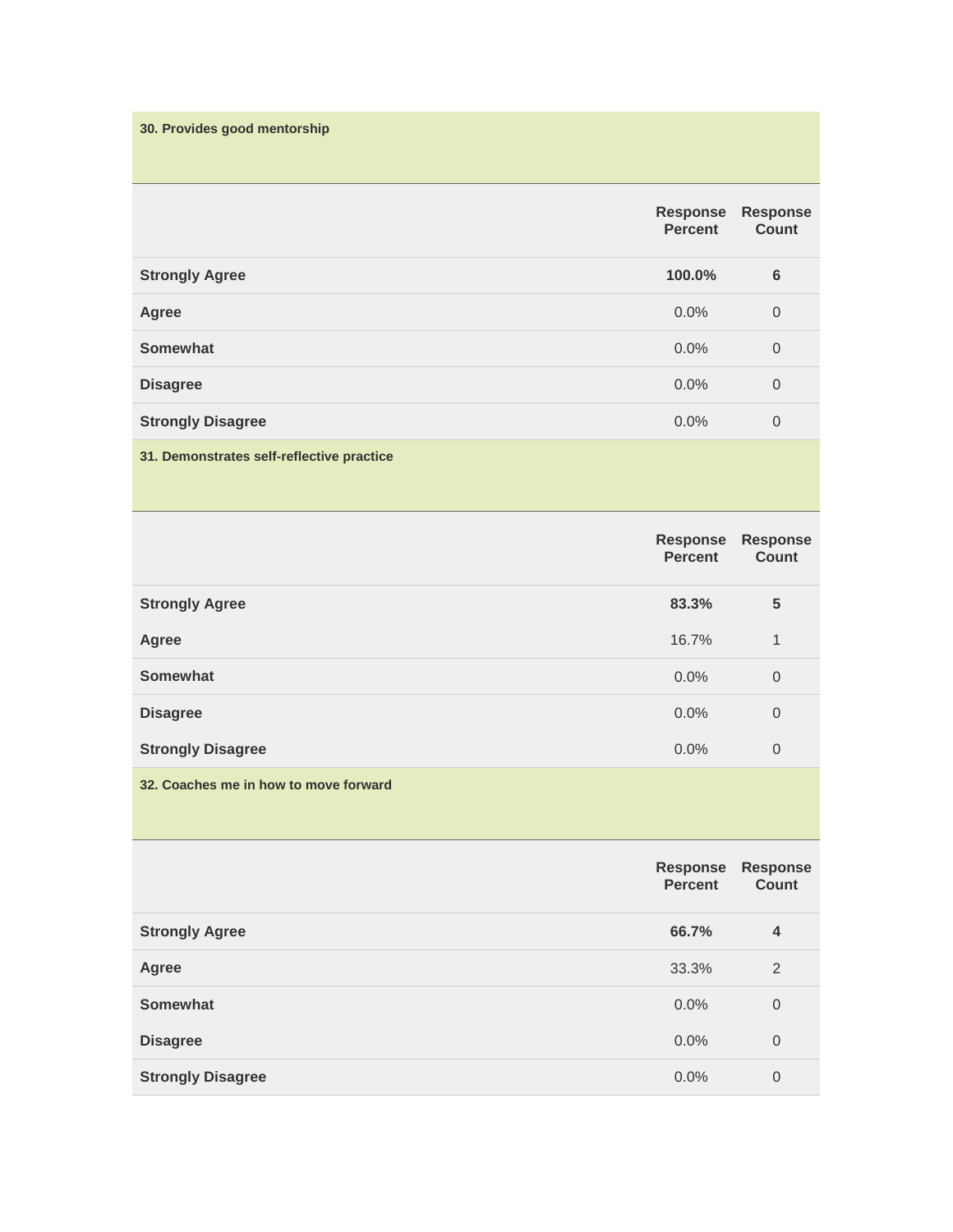# **UNIVERSITY SUPERVISOR**

**33. A good role model**

|                          | <b>Response</b><br><b>Percent</b> | <b>Response</b><br><b>Count</b> |
|--------------------------|-----------------------------------|---------------------------------|
| <b>Strongly Agree</b>    | 66.7%                             | $\overline{4}$                  |
| Agree                    | 16.7%                             | 1                               |
| Somewhat                 | 16.7%                             | $\mathbf{1}$                    |
| <b>Disagree</b>          | $0.0\%$                           | $\overline{0}$                  |
| <b>Strongly Disagree</b> | $0.0\%$                           | $\overline{0}$                  |
|                          |                                   |                                 |

# **34. Supportive and Encouraging**

|                          | <b>Response</b><br><b>Percent</b> | <b>Response</b><br><b>Count</b> |
|--------------------------|-----------------------------------|---------------------------------|
| <b>Strongly Agree</b>    | 66.7%                             | $\overline{4}$                  |
| Agree                    | 16.7%                             | 1                               |
| Somewhat                 | 16.7%                             | 1                               |
| <b>Disagree</b>          | 0.0%                              | $\overline{0}$                  |
| <b>Strongly Disagree</b> | 0.0%                              | $\overline{0}$                  |
|                          |                                   |                                 |

**35. Helpful**

|                          | <b>Response</b><br><b>Percent</b> | <b>Response</b><br>Count |
|--------------------------|-----------------------------------|--------------------------|
| <b>Strongly Agree</b>    | 66.7%                             | $\overline{4}$           |
| Agree                    | 16.7%                             | 1                        |
| <b>Somewhat</b>          | 16.7%                             | 1                        |
| <b>Disagree</b>          | $0.0\%$                           | $\overline{0}$           |
| <b>Strongly Disagree</b> | $0.0\%$                           | $\mathbf 0$              |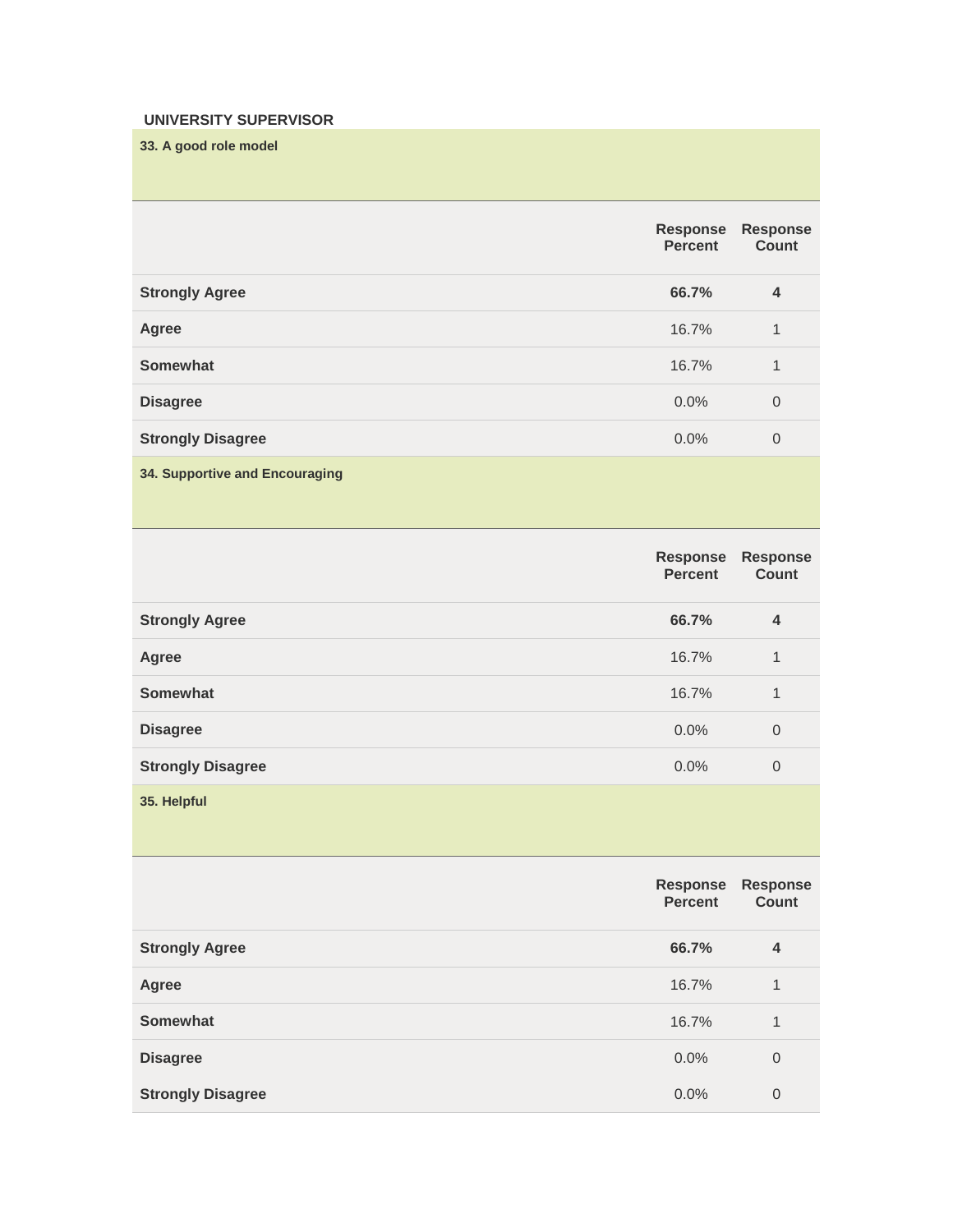**36. Models effective leadership skills**

|                                           | <b>Response</b><br><b>Percent</b> | <b>Response</b><br>Count |
|-------------------------------------------|-----------------------------------|--------------------------|
| <b>Strongly Agree</b>                     | 66.7%                             | $\overline{4}$           |
| Agree                                     | $0.0\%$                           | $\overline{0}$           |
| <b>Somewhat</b>                           | 33.3%                             | 2                        |
| <b>Disagree</b>                           | 0.0%                              | $\overline{0}$           |
| <b>Strongly Disagree</b>                  | 0.0%                              | $\overline{0}$           |
| 37. Limits my opportunities in leadership |                                   |                          |

|                                   | Response<br><b>Percent</b> | <b>Response</b><br><b>Count</b> |
|-----------------------------------|----------------------------|---------------------------------|
| <b>Strongly Agree</b>             | $0.0\%$                    | $\overline{0}$                  |
| Agree                             | $0.0\%$                    | $\overline{0}$                  |
| Somewhat                          | 16.7%                      | $\mathbf{1}$                    |
| <b>Disagree</b>                   | $0.0\%$                    | $\overline{0}$                  |
| <b>Strongly Disagree</b>          | 83.3%                      | 5                               |
| <b>38. Facilitates reflection</b> |                            |                                 |

|                          | <b>Response</b><br><b>Percent</b> | <b>Response</b><br>Count |
|--------------------------|-----------------------------------|--------------------------|
| <b>Strongly Agree</b>    | 50.0%                             | 3                        |
| Agree                    | 33.3%                             | 2                        |
| Somewhat                 | 16.7%                             | 1                        |
| <b>Disagree</b>          | 0.0%                              | $\overline{0}$           |
| <b>Strongly Disagree</b> | 0.0%                              | 0                        |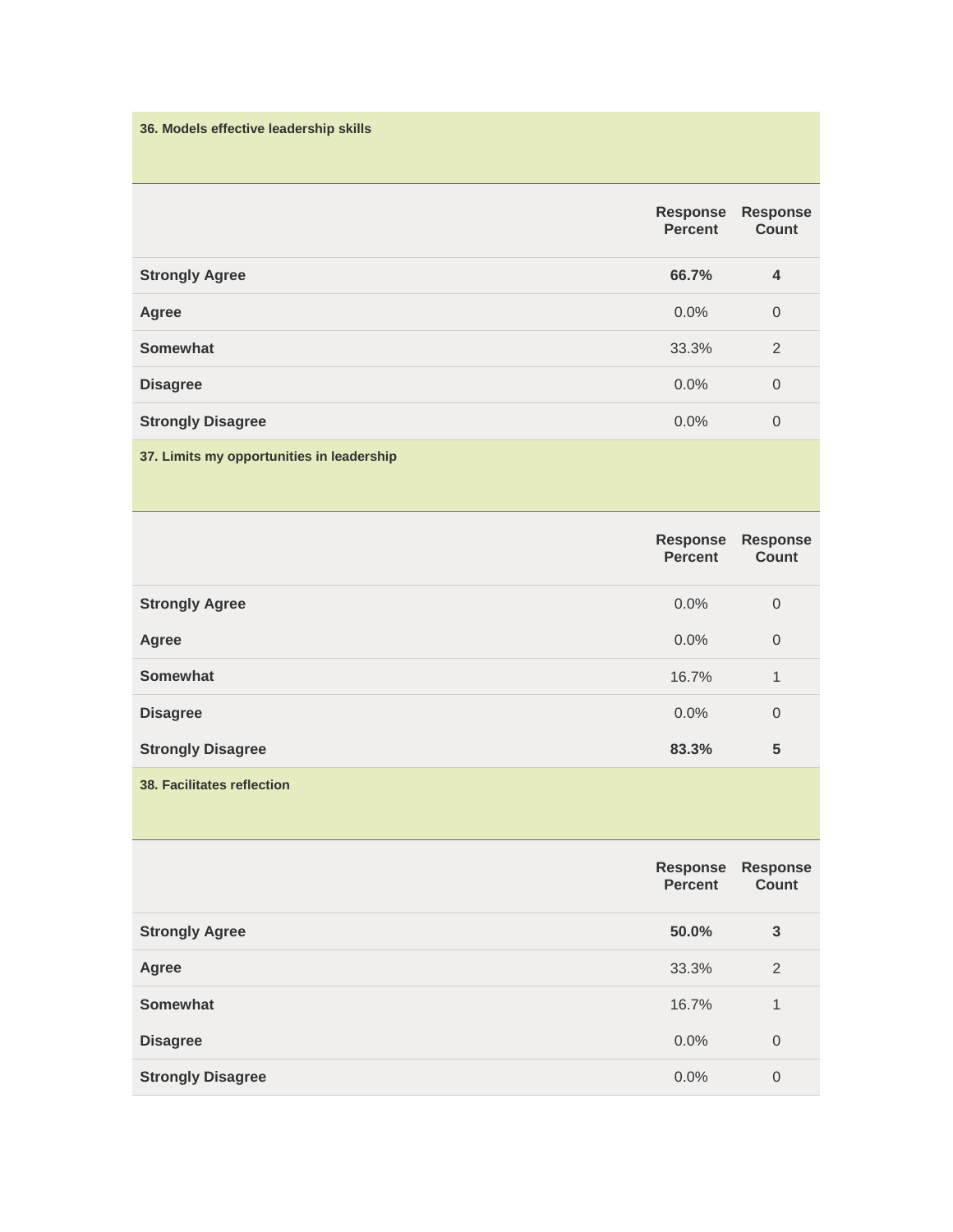**39. Helps me build confidence as a leader**

|                                              | <b>Response</b><br><b>Percent</b> | <b>Response</b><br>Count |
|----------------------------------------------|-----------------------------------|--------------------------|
| <b>Strongly Agree</b>                        | 66.7%                             | 4                        |
| Agree                                        | 16.7%                             | 1                        |
| <b>Somewhat</b>                              | $0.0\%$                           | $\overline{0}$           |
| <b>Disagree</b>                              | 16.7%                             | $\mathbf{1}$             |
| <b>Strongly Disagree</b>                     | $0.0\%$                           | $\overline{0}$           |
| 40. Helps me enhance my communication skills |                                   |                          |

|                          | <b>Response</b><br><b>Percent</b> | <b>Response</b><br><b>Count</b> |
|--------------------------|-----------------------------------|---------------------------------|
| <b>Strongly Agree</b>    | 66.7%                             | 4                               |
| Agree                    | 16.7%                             | $\mathbf{1}$                    |
| Somewhat                 | 16.7%                             | 1                               |
| <b>Disagree</b>          | $0.0\%$                           | $\overline{0}$                  |
| <b>Strongly Disagree</b> | 0.0%                              | $\mathbf 0$                     |
|                          |                                   |                                 |

**41. Does not have sufficient time to work with me**

|                          | <b>Response</b><br><b>Percent</b> | <b>Response</b><br>Count |
|--------------------------|-----------------------------------|--------------------------|
| <b>Strongly Agree</b>    | $0.0\%$                           | $\overline{0}$           |
| <b>Agree</b>             | $0.0\%$                           | $\mathbf 0$              |
| <b>Somewhat</b>          | 33.3%                             | 2                        |
| <b>Disagree</b>          | 0.0%                              | $\overline{0}$           |
| <b>Strongly Disagree</b> | 66.7%                             | 4                        |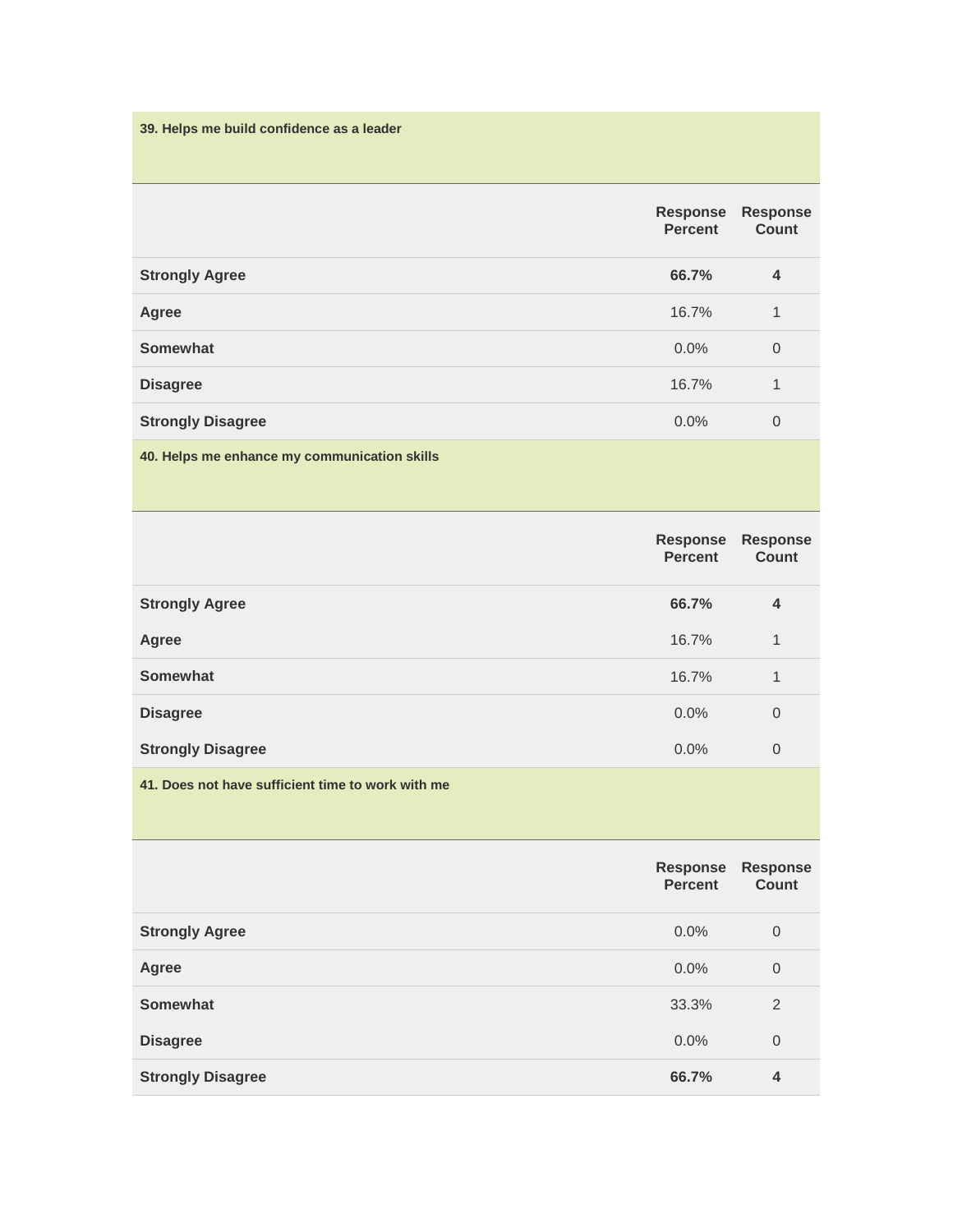**42. Offers sound advice and suggestions**

|                                               | <b>Response</b><br><b>Percent</b> | <b>Response</b><br><b>Count</b> |
|-----------------------------------------------|-----------------------------------|---------------------------------|
| <b>Strongly Agree</b>                         | 66.7%                             | $\overline{4}$                  |
| Agree                                         | 16.7%                             | 1                               |
| <b>Somewhat</b>                               | 16.7%                             | $\mathbf{1}$                    |
| <b>Disagree</b>                               | 0.0%                              | $\mathbf 0$                     |
| <b>Strongly Disagree</b>                      | 0.0%                              | $\overline{0}$                  |
| 43. Exposes me to a wide range of experiences |                                   |                                 |

|                          | <b>Response</b><br><b>Percent</b> | <b>Response</b><br>Count |
|--------------------------|-----------------------------------|--------------------------|
| <b>Strongly Agree</b>    | 50.0%                             | 3                        |
| Agree                    | 16.7%                             | 1                        |
| <b>Somewhat</b>          | 33.3%                             | 2                        |
| <b>Disagree</b>          | $0.0\%$                           | $\overline{0}$           |
| <b>Strongly Disagree</b> | $0.0\%$                           | $\overline{0}$           |
|                          |                                   |                          |

**44. Delegates responsibilities**

|                          | <b>Response</b><br><b>Percent</b> | <b>Response</b><br><b>Count</b> |
|--------------------------|-----------------------------------|---------------------------------|
| <b>Strongly Agree</b>    | 40.0%                             | $\overline{2}$                  |
| <b>Agree</b>             | $0.0\%$                           | $\overline{0}$                  |
| <b>Somewhat</b>          | 40.0%                             | $\overline{2}$                  |
| <b>Disagree</b>          | 0.0%                              | $\overline{0}$                  |
| <b>Strongly Disagree</b> | 20.0%                             | 1                               |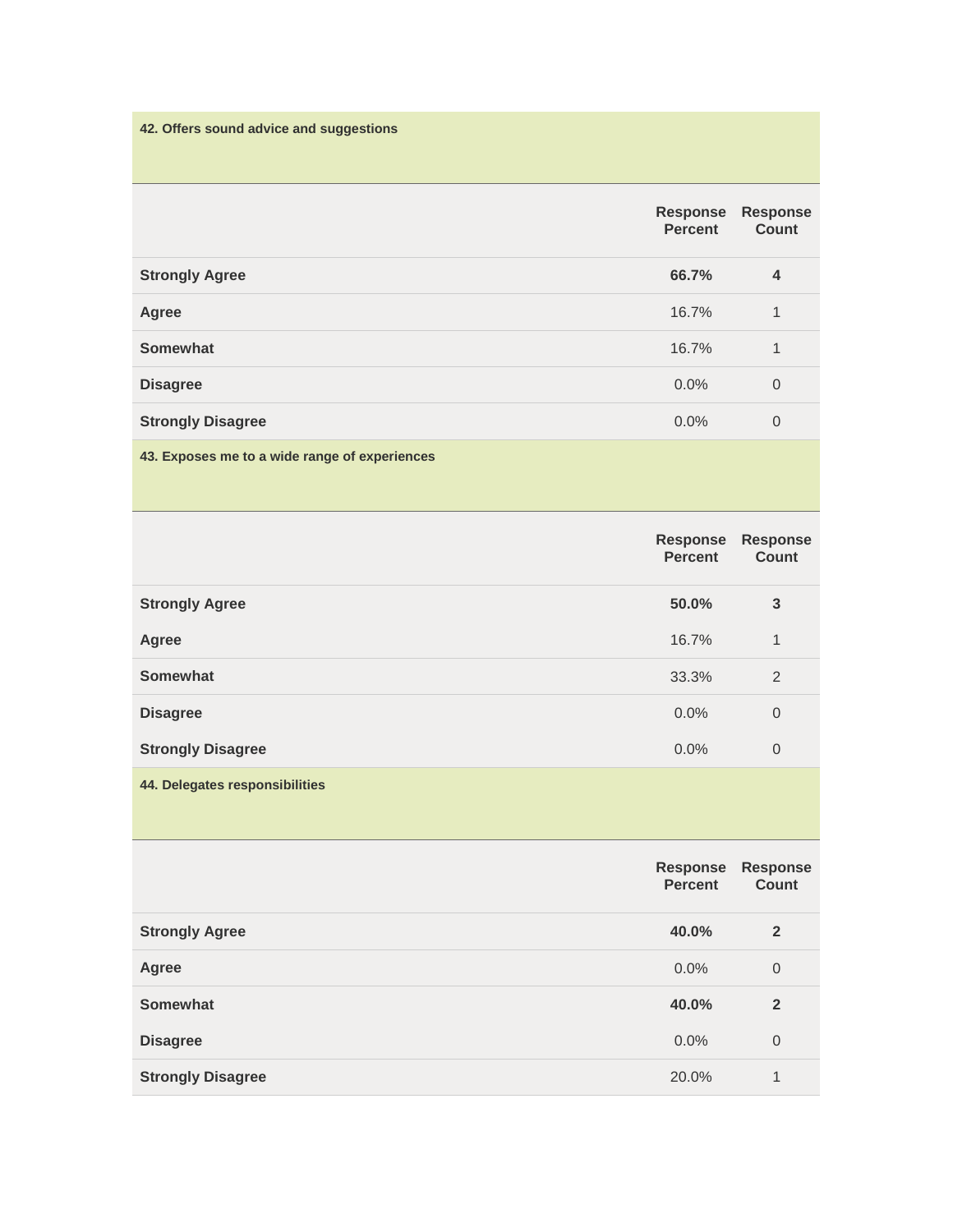| 45. Gives me busy work |  |  |  |
|------------------------|--|--|--|
|                        |  |  |  |
|                        |  |  |  |
|                        |  |  |  |

|                              | <b>Response</b><br><b>Percent</b> | <b>Response</b><br>Count |
|------------------------------|-----------------------------------|--------------------------|
| <b>Strongly Agree</b>        | $0.0\%$                           | $\overline{0}$           |
| Agree                        | 0.0%                              | $\mathbf 0$              |
| <b>Somewhat</b>              | 0.0%                              | $\mathbf 0$              |
| <b>Disagree</b>              | 16.7%                             | 1                        |
| <b>Strongly Disagree</b>     | 83.3%                             | 5                        |
| 46. Provides good mentorship |                                   |                          |

|                          | <b>Response</b><br><b>Percent</b> | <b>Response</b><br>Count |
|--------------------------|-----------------------------------|--------------------------|
| <b>Strongly Agree</b>    | 66.7%                             | 4                        |
| <b>Agree</b>             | 16.7%                             | 1                        |
| <b>Somewhat</b>          | $0.0\%$                           | $\overline{0}$           |
| <b>Disagree</b>          | 16.7%                             | $\mathbf{1}$             |
| <b>Strongly Disagree</b> | 0.0%                              | $\overline{0}$           |
|                          |                                   |                          |

**47. Demonstrates self-reflective practice**

|                          | <b>Response</b><br><b>Percent</b> | <b>Response</b><br><b>Count</b> |
|--------------------------|-----------------------------------|---------------------------------|
| <b>Strongly Agree</b>    | 50.0%                             | 3                               |
| Agree                    | 33.3%                             | 2                               |
| Somewhat                 | 16.7%                             | 1                               |
| <b>Disagree</b>          | 0.0%                              | $\overline{0}$                  |
| <b>Strongly Disagree</b> | 0.0%                              | $\overline{0}$                  |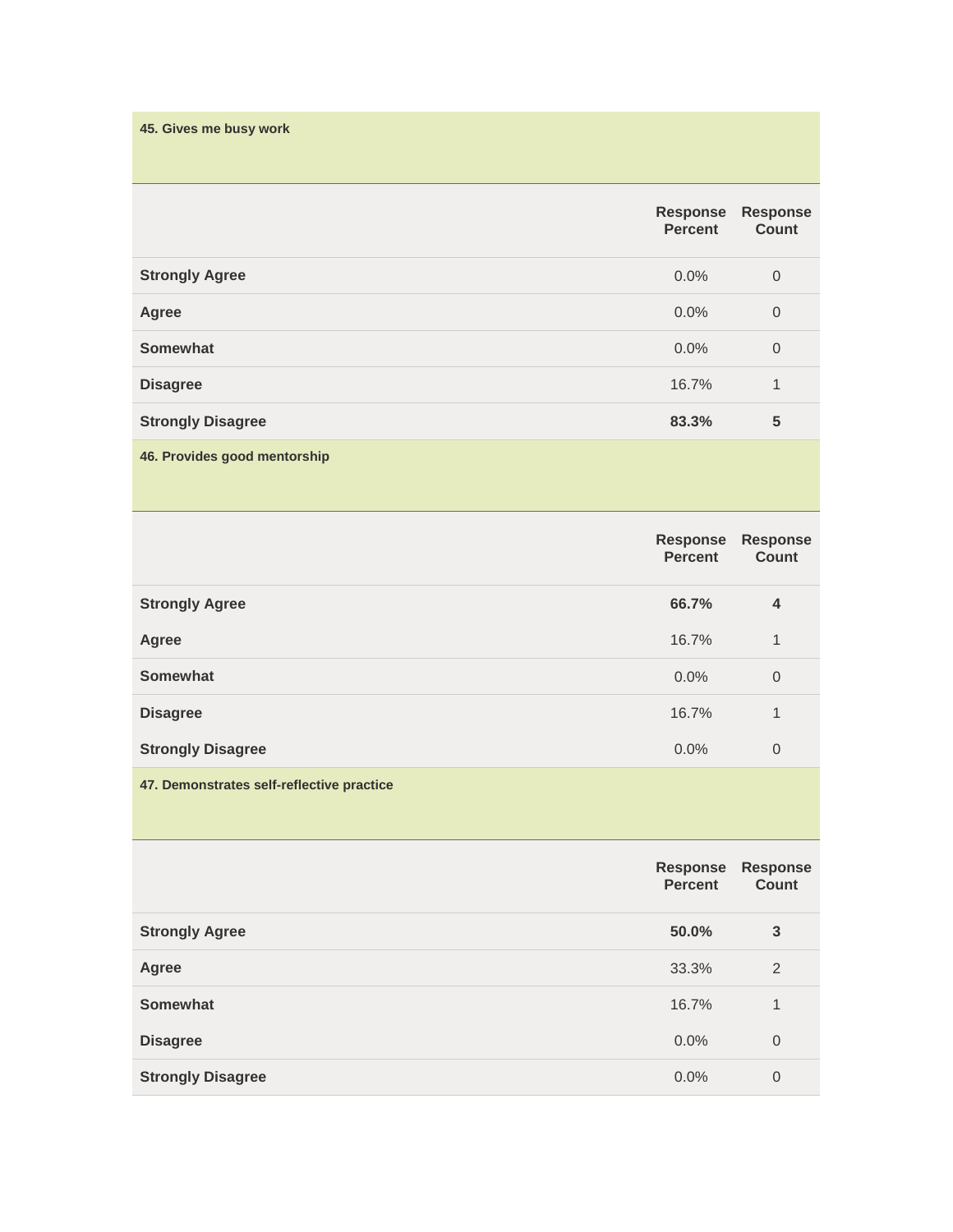**48. Coaches me in how to move forward**

|                          | <b>Response</b><br><b>Percent</b> | <b>Response</b><br>Count |
|--------------------------|-----------------------------------|--------------------------|
| <b>Strongly Agree</b>    | 66.7%                             | $\overline{4}$           |
| Agree                    | 16.7%                             | $\mathbf{1}$             |
| <b>Somewhat</b>          | 16.7%                             | 1                        |
| <b>Disagree</b>          | $0.0\%$                           | $\overline{0}$           |
| <b>Strongly Disagree</b> | $0.0\%$                           | 0                        |

#### **PART III**

**49. Has the program to date met your expectations? Why or why not?**

| 1.                                                                                      | I expected to learn from knowledgeable, capable leaders, and I did.                                                                                                                                                              | Sun, Jun<br>28, 2009<br>7:43 PM   | Find |
|-----------------------------------------------------------------------------------------|----------------------------------------------------------------------------------------------------------------------------------------------------------------------------------------------------------------------------------|-----------------------------------|------|
| 2.                                                                                      | Somewhat.                                                                                                                                                                                                                        | Wed, Jun<br>24, 2009<br>$3:17$ PM | Find |
| 3.                                                                                      | Yesabove and beyond.                                                                                                                                                                                                             | Wed, Jun<br>17, 2009<br>7:32 PM   | Find |
| 4 <sup>1</sup>                                                                          | Yes, I feel I am sufficiently prepared to begin work as a school<br>administrator.                                                                                                                                               | Tue, Jun<br>16, 2009<br>6:09 AM   | Find |
| 5 <sub>1</sub>                                                                          | Yes!                                                                                                                                                                                                                             | Mon, Jun<br>15, 2009<br>8:50 PM   | Find |
|                                                                                         | For the most part, yes, however, there are far too many reflections and<br>6. reflection papers. At times, the course work seems redundant. We did the<br>same final assignment for Carol's class, as we did for Debbie's class. | Mon, Jun<br>15, 2009<br>1:22 PM   | Find |
| 50. What factors are most important to your overall satisfaction with the ELDA program? |                                                                                                                                                                                                                                  |                                   |      |
| 1 <sub>1</sub>                                                                          | The people with whom I worked and from whom I learned, along with the<br>leadership experience I gained.                                                                                                                         | Sun, Jun<br>28, 2009<br>7:43 PM   | Find |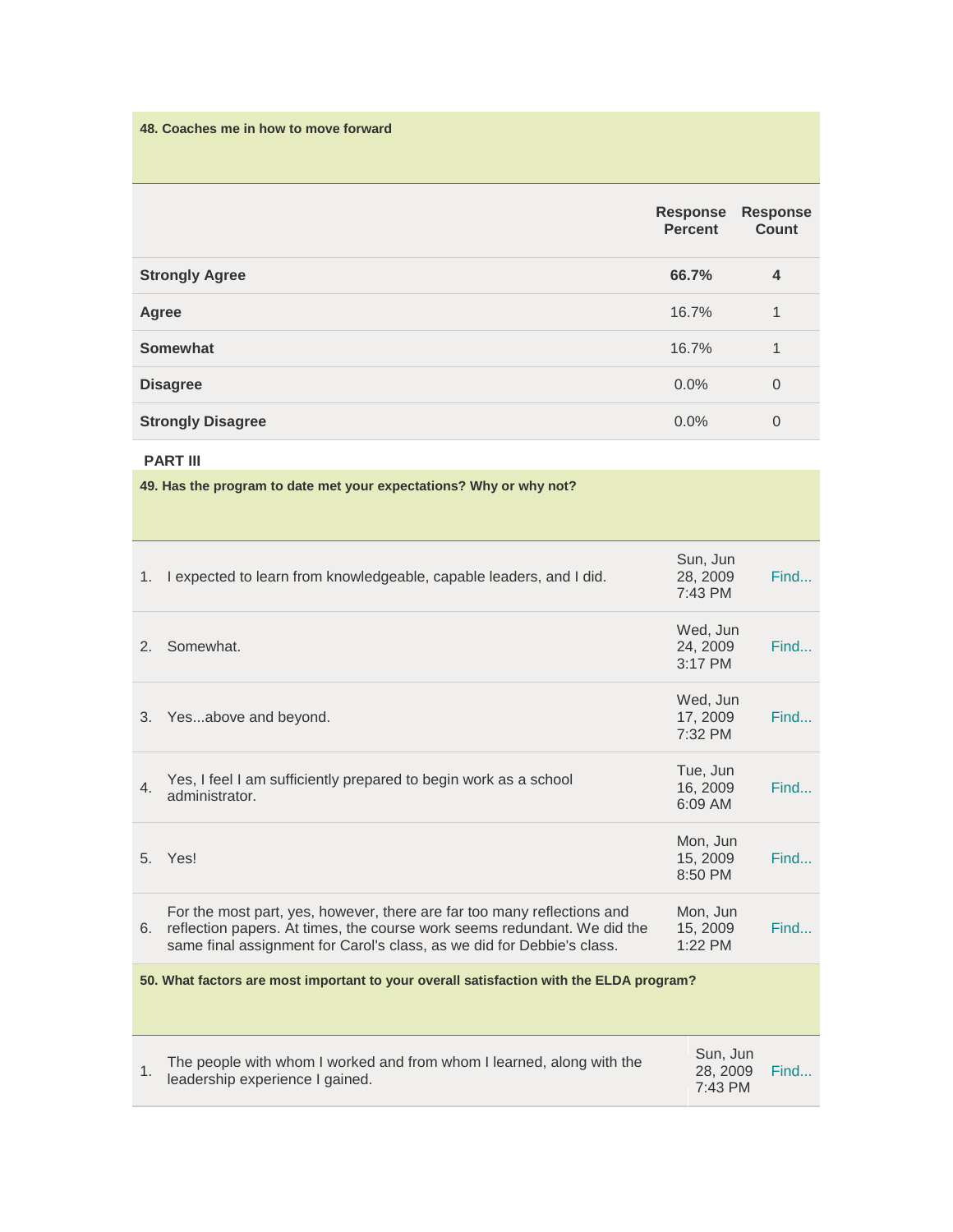| 49. Has the program to date met your expectations? Why or why not? |                                                                                                                                                                                                                                                                                                                                                                                                                                                                                                                                                                                                        |                                    |      |  |
|--------------------------------------------------------------------|--------------------------------------------------------------------------------------------------------------------------------------------------------------------------------------------------------------------------------------------------------------------------------------------------------------------------------------------------------------------------------------------------------------------------------------------------------------------------------------------------------------------------------------------------------------------------------------------------------|------------------------------------|------|--|
|                                                                    |                                                                                                                                                                                                                                                                                                                                                                                                                                                                                                                                                                                                        |                                    |      |  |
| 2.                                                                 | The internship experience.                                                                                                                                                                                                                                                                                                                                                                                                                                                                                                                                                                             | Wed,<br>Jun 24,<br>2009<br>3:17 PM | Find |  |
| 3.                                                                 | The apprentice aspecta great match was made.                                                                                                                                                                                                                                                                                                                                                                                                                                                                                                                                                           | Wed,<br>Jun 17,<br>2009<br>7:32 PM | Find |  |
| 4.                                                                 | Apprenticeship.                                                                                                                                                                                                                                                                                                                                                                                                                                                                                                                                                                                        | Tue, Jun<br>16, 2009<br>6:09 AM    | Find |  |
| 5.                                                                 | First, the courses and amazing instructors including; Debbie Beldock, Melinda<br>& Freda, Frank Kemerer, Hands & Osborne plus the Spotlights and the 3 Day<br>Conference exceeded my expectations! Next, yet equally as important was<br>the apprenticeship along with my amazing university supervisor who always<br>believed in my leadership voice and led my to improvement and meeting her<br>expected deadlines. I loved her firmness with kindness to keep me<br>accountable for timelines! Because of my binders being organized, I was able<br>to have time to dedicate to my class projects. | Mon,<br>Jun 15,<br>2009<br>8:50 PM | Find |  |
| 6.                                                                 | The CPSELS and in-school experiences while working with our University<br>supervisor. It provided, practical, hands-on education.                                                                                                                                                                                                                                                                                                                                                                                                                                                                      | Mon,<br>Jun 15,<br>2009<br>1:22 PM | Find |  |
|                                                                    | 51. Which classes have been most helpful? Why?                                                                                                                                                                                                                                                                                                                                                                                                                                                                                                                                                         |                                    |      |  |
| 1.                                                                 | The instructional classes and the school law classes were most helpful.<br>Several of the special topics were interesting, but because there was only<br>one session of most of them, they were less helpful. The budget sessions,<br>because there were two, were best.                                                                                                                                                                                                                                                                                                                               | Sun, Jun<br>28, 2009<br>7:43 PM    | Find |  |
| 2.                                                                 | The Law and the Diversity class.                                                                                                                                                                                                                                                                                                                                                                                                                                                                                                                                                                       | Wed, Jun<br>24, 2009<br>3:17 PM    | Find |  |
| 3.                                                                 | Carol Osborne's and Debbie Beldock's because they both had real life<br>scenarios that we had to learn about and apply to the class.                                                                                                                                                                                                                                                                                                                                                                                                                                                                   | Wed, Jun<br>17, 2009<br>7:32 PM    | Find |  |
| 4.                                                                 | Educational Law, and Instructional Leadership. Each shared information that<br>was immediately applicable.                                                                                                                                                                                                                                                                                                                                                                                                                                                                                             | Tue, Jun<br>16, 2009<br>6:09 AM    | Find |  |
| 5.                                                                 | What was helpful was the order the classes were presented in the two<br>years.                                                                                                                                                                                                                                                                                                                                                                                                                                                                                                                         | Mon, Jun<br>15, 2009<br>8:50 PM    | Find |  |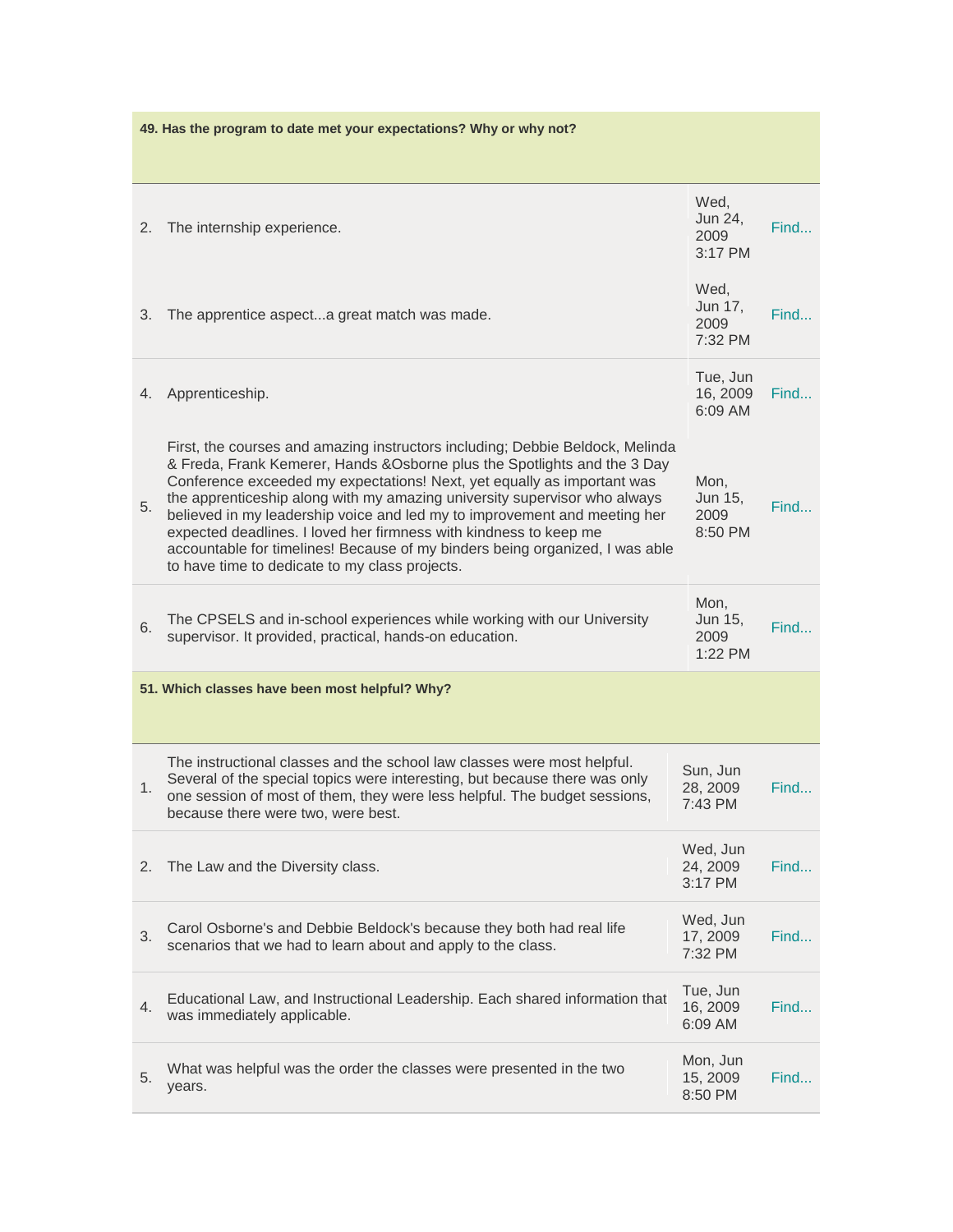| 51. Which classes have been most helpful? Why? |                                                                                                                                                                                                                                                                                                                                                                                                          |                                    |      |  |
|------------------------------------------------|----------------------------------------------------------------------------------------------------------------------------------------------------------------------------------------------------------------------------------------------------------------------------------------------------------------------------------------------------------------------------------------------------------|------------------------------------|------|--|
| 6.                                             | All except the special topics and diversity as they provided activities that we<br>can use and benefit from as principals. Frank's law class was awesome!                                                                                                                                                                                                                                                | Mon, Jun<br>15, 2009<br>1:22 PM    | Find |  |
|                                                | 52. Which classes were least helpful? Why?                                                                                                                                                                                                                                                                                                                                                               |                                    |      |  |
| 1.                                             | One class in particular was very disorganized. It made learning difficult,<br>because I was always trying to figure out the nuts and bolts instead of<br>processing new information and being reflective.                                                                                                                                                                                                | Sun, Jun<br>28, 2009<br>7:43 PM    | Find |  |
| 2.                                             | All classes were helpful.                                                                                                                                                                                                                                                                                                                                                                                | Wed,<br>Jun 24,<br>2009<br>3:17 PM | Find |  |
| 3.                                             | The diversity class because it seemed like a repeat of undergrad or credential<br>work. Most of our school settings are diverse and the class did not teach me<br>anything I didn't already know. Also, the instructor was underprepared with the<br>syllabus and assignments were confusing. Her communication was poor.                                                                                | Wed,<br>Jun 17,<br>2009<br>7:32 PM | Find |  |
| 4.                                             | none                                                                                                                                                                                                                                                                                                                                                                                                     | Tue, Jun<br>16, 2009<br>6:09 AM    | Find |  |
| 5.                                             | The Diversity class was the most confusing because of the uncertain<br>organization of the syllabus changing.                                                                                                                                                                                                                                                                                            | Mon,<br>Jun 15,<br>2009<br>8:50 PM | Find |  |
| 6.                                             | The diversity class was a complete and total waste of time. It had FAR TOO<br>MUCH busy work, the assignments were not relevant in making us strong<br>leaders, and it was totally disorganized. The human relations class was also a<br>complete waste of time, especially in the middle of the year, before grades are<br>due, and having to use a personal day. I DO NOT think is should be this way. | Mon,<br>Jun 15,<br>2009<br>1:22 PM | Find |  |
|                                                | 53. How has your cohort supported or constrained your learning experience in the program?                                                                                                                                                                                                                                                                                                                |                                    |      |  |
| 1.                                             | Making connections with others has been supportive of learning.                                                                                                                                                                                                                                                                                                                                          | Sun, Jun<br>28, 2009<br>7:43 PM    | Find |  |
| 2.                                             | Some cohort members were not as prepared as could be.                                                                                                                                                                                                                                                                                                                                                    | Wed, Jun<br>24, 2009<br>3:17 PM    | Find |  |
| 3.                                             | Some members were difficult to deal with in group assignments but that's<br>real life so it was a learning experience. I wondered how some cohort<br>iono in FLDA in the final place. Their heliafe didn't match<br>منبطم وأبيد                                                                                                                                                                          | Wed, Jun<br>17, 2009<br>7.00M      | Find |  |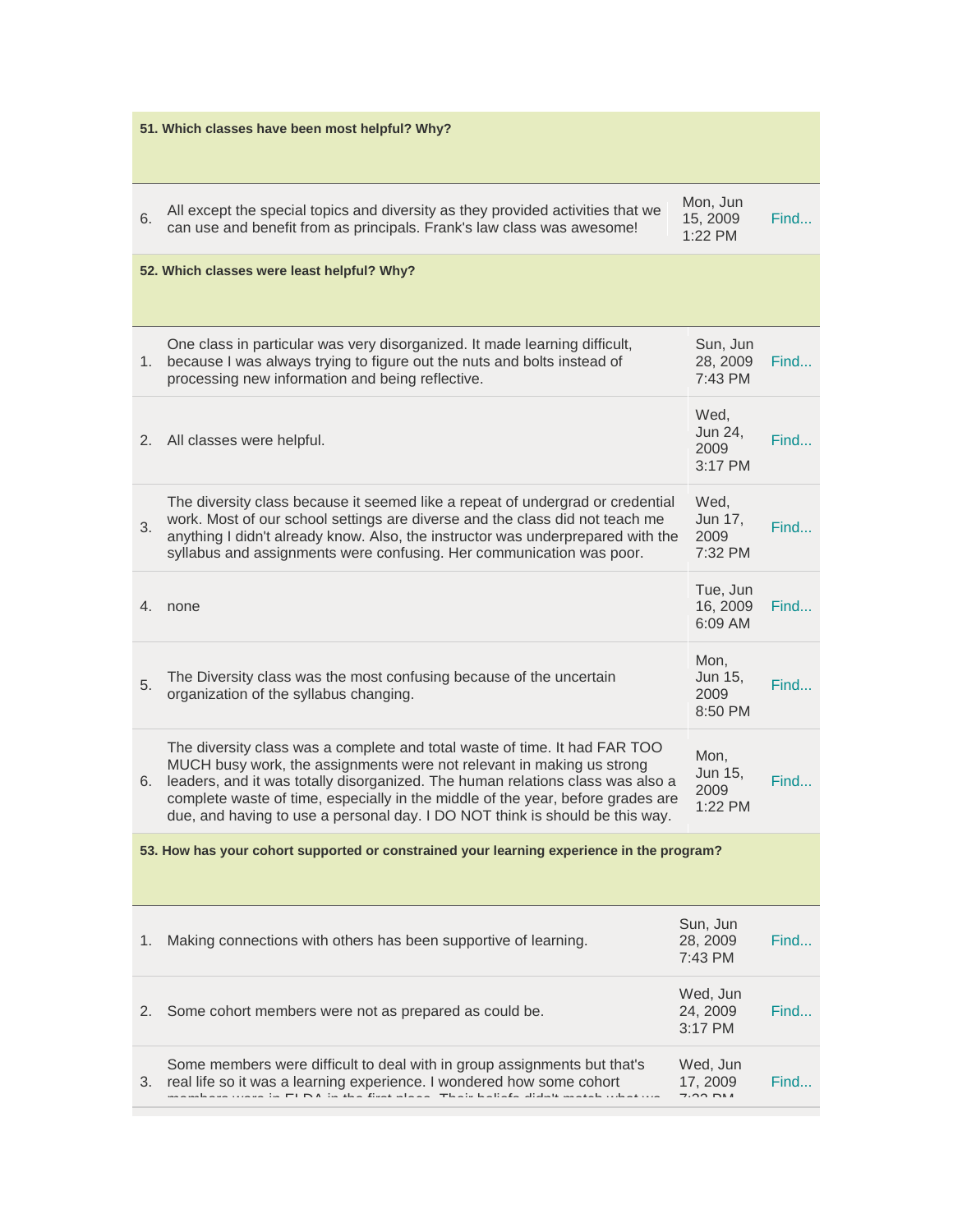**53. How has your cohort supported or constrained your learning experience in the program?** were learning. 4. Cohort is supportive- intelligent and creative group. Tue, Jun 16, 2009 6:09 AM [Find...](http://www.surveymonkey.com/MySurvey_ResponsesDetail.aspx?sm=ItMBF086dFhOhSaumKIz9YMyNeTEhh3U1lKPIM%2b8BBkiTCfQ0A6QeoBIlVXai4ElwQo9EWUOSu4XB4BLXbNsuFnzgUfG9bJsPOwjbTe0bjw%3d) 5. My cohort was a support in my learning experiences. Mon, Jun 15, 2009 8:50 PM [Find...](http://www.surveymonkey.com/MySurvey_ResponsesDetail.aspx?sm=ItMBF086dFhOhSaumKIz9YMyNeTEhh3U1lKPIM%2b8BBkiTCfQ0A6QeoBIlVXai4ElwQo9EWUOSu4XB4BLXbNsuFzHJuGz%2fFO6094VO9UD4YU%3d) 6. It has constrained my learning experience because I felt as though I learned from only a few members of the cohort. Mon, Jun 15, 2009 1:22 PM [Find...](http://www.surveymonkey.com/MySurvey_ResponsesDetail.aspx?sm=ItMBF086dFhOhSaumKIz9YMyNeTEhh3U1lKPIM%2b8BBkiTCfQ0A6QeoBIlVXai4ElwQo9EWUOSu4XB4BLXbNsuPlNkd8nWSW9%2bpfQiVz8gU4%3d) **54. How has your working relationship with your supervising principal supported or constrained your learning?** 1. supportive. The second less so. I learned from both a positive, and a less My supervising principal changed mid-program. The first was highly positive example of leadership. Sun, Jun 28, 2009 7:43 PM [Find...](http://www.surveymonkey.com/MySurvey_ResponsesDetail.aspx?sm=ItMBF086dFhOhSaumKIz9YMyNeTEhh3U1lKPIM%2b8BBkiTCfQ0A6QeoBIlVXai4ElwQo9EWUOSu4XB4BLXbNsuGgo65yZAKTiOx%2bHzPPxBdM%3d) 2. The supervising principal provided many reflective opportunities. Sometimes the principal would ask me to write reflections on certain assignments, then, we would discuss the reflection. Note: These are note the reflections required for the program. Wed, Jun 24, 2009 3:17 PM [Find...](http://www.surveymonkey.com/MySurvey_ResponsesDetail.aspx?sm=ItMBF086dFhOhSaumKIz9YMyNeTEhh3U1lKPIM%2b8BBkiTCfQ0A6QeoBIlVXai4ElwQo9EWUOSu4XB4BLXbNsuHsSuHp7I2ZE05JzABO%2f2cQ%3d) 3. Amazing...very supportive and I learned a lot!!! Wed, Jun 17, 2009 7:32 PM [Find...](http://www.surveymonkey.com/MySurvey_ResponsesDetail.aspx?sm=ItMBF086dFhOhSaumKIz9YMyNeTEhh3U1lKPIM%2b8BBkiTCfQ0A6QeoBIlVXai4ElwQo9EWUOSu4XB4BLXbNsuCljOi1ksQUJZZALN%2fLGj%2fM%3d) 4. - Tue, Jun 16, 2009 6:09 AM [Find...](http://www.surveymonkey.com/MySurvey_ResponsesDetail.aspx?sm=ItMBF086dFhOhSaumKIz9YMyNeTEhh3U1lKPIM%2b8BBkiTCfQ0A6QeoBIlVXai4ElwQo9EWUOSu4XB4BLXbNsuFnzgUfG9bJsPOwjbTe0bjw%3d) 5. By allowing me to be a part of every moment of the day of a principal. Mon, Jun 15, 2009 8:50 PM [Find...](http://www.surveymonkey.com/MySurvey_ResponsesDetail.aspx?sm=ItMBF086dFhOhSaumKIz9YMyNeTEhh3U1lKPIM%2b8BBkiTCfQ0A6QeoBIlVXai4ElwQo9EWUOSu4XB4BLXbNsuFzHJuGz%2fFO6094VO9UD4YU%3d) 6. leaving me with little to no respect of staff members. It has supported it dramatically, because I have learned what NOT to do as a principal, how NOT to treat staff members, and how NOT to react to students, and how NOT to delegate every aspect of my job as principal, thus My mentor principal, on the other hand, was fabulous! The complete opposite. Mon, Jun 15, 2009 1:22 PM [Find...](http://www.surveymonkey.com/MySurvey_ResponsesDetail.aspx?sm=ItMBF086dFhOhSaumKIz9YMyNeTEhh3U1lKPIM%2b8BBkiTCfQ0A6QeoBIlVXai4ElwQo9EWUOSu4XB4BLXbNsuPlNkd8nWSW9%2bpfQiVz8gU4%3d) **55. How is the program shaping your personal philosophy of educational leadership?**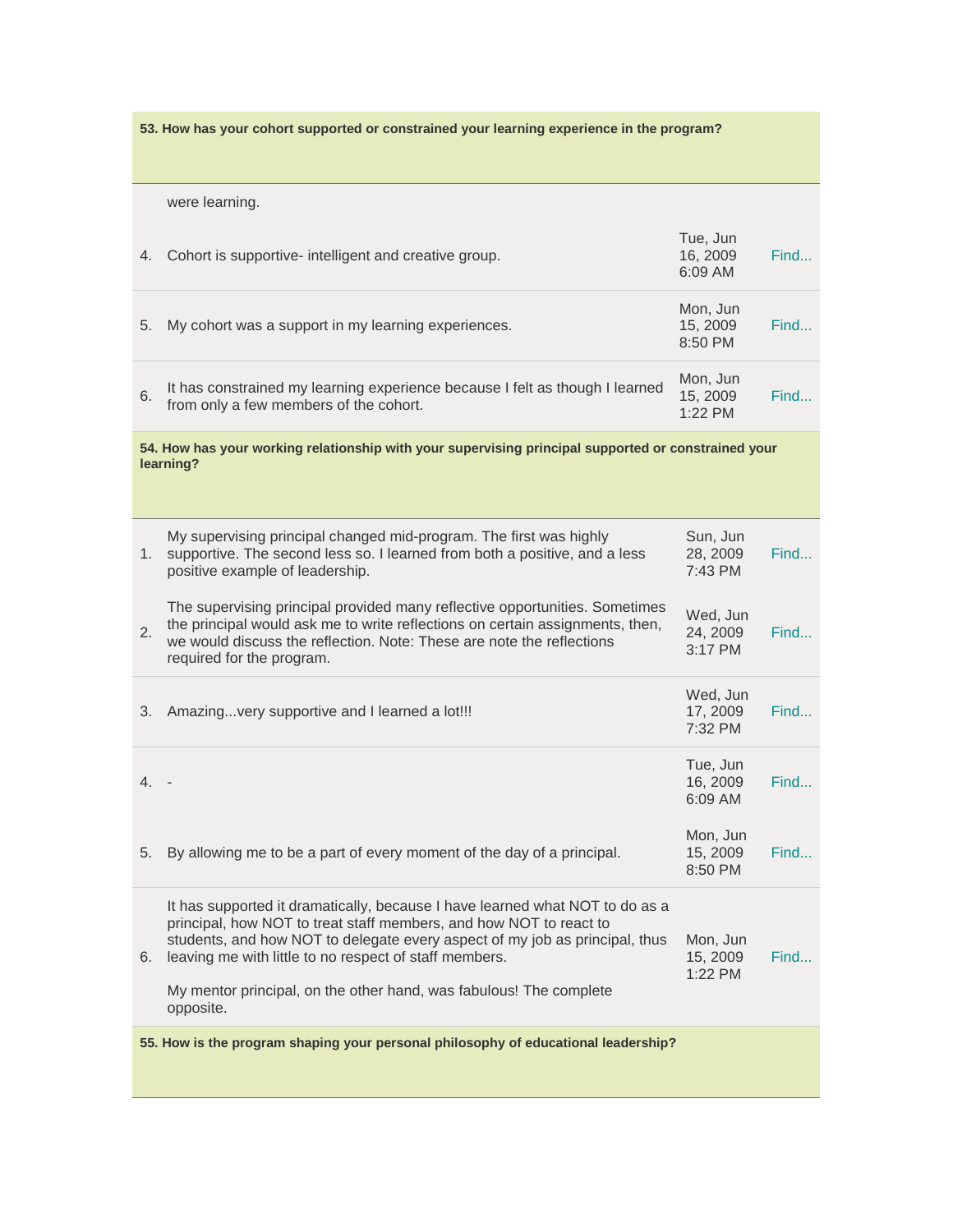|    | 55. How is the program shaping your personal philosophy of educational leadership?                                                                                                                  |                                        |      |  |  |
|----|-----------------------------------------------------------------------------------------------------------------------------------------------------------------------------------------------------|----------------------------------------|------|--|--|
|    |                                                                                                                                                                                                     |                                        |      |  |  |
| 1. | I had not defined my philosophy before entering this program. I have<br>grown tremendously simply by beginning to define it.                                                                        | Sun, Jun 28,<br>2009 7:43 PM           | Find |  |  |
| 2. | Although, I had a strong philosophy before, I have had the opportunity to<br>revise it. In addition, my philosophy was backed by my intuition, but now<br>is backed by research.                    | Wed, Jun 24,<br>2009 3:17 PM           | Find |  |  |
| 3. | I am able to define it now and feel that I am a stronger leader because of<br>ELDA.                                                                                                                 | Wed, Jun 17,<br>2009 7:32 PM           | Find |  |  |
| 4. | I believe all children can learn. An educational leader must mobilize the<br>skills and talents of the teachers to ensure that all children DO learn.                                               | Tue, Jun 16,<br>2009 6:09 AM           | Find |  |  |
| 5. | The ELDA program shaped my thinking and my voice to become a<br>refined educational leader with a purpose.                                                                                          | Mon, Jun 15,<br>2009 8:50 PM           | Find |  |  |
| 6. | It has shaped and embraced my philosophy of leadership through the<br>experiences in the CPSELS, allowing me to learning from my mistakes.                                                          | Mon, Jun 15,<br>2009 1:22 PM           | Find |  |  |
|    | 56. How would you describe the underlying program theory of the ELDA?                                                                                                                               |                                        |      |  |  |
|    |                                                                                                                                                                                                     |                                        |      |  |  |
| 1. | Leaders are built through deep knowledge and broad, applied experience.                                                                                                                             | Sun, Jun 28,<br>2009 7:43<br><b>PM</b> | Find |  |  |
| 2. | Instructional leadership is a great theory to keep building upon. I believe<br>the internship requirement of the program is key to the ELDA program.                                                | Wed, Jun<br>24, 2009<br>3:17 PM        | Find |  |  |
| 3. | Being a leader where students come first and always at the heart of each<br>decision that impacts the school community.                                                                             | Wed, Jun<br>17, 2009<br>7:32 PM        | Find |  |  |
| 4. |                                                                                                                                                                                                     | Tue, Jun 16,<br>2009 6:09<br><b>AM</b> | Find |  |  |
| 5. | The program theory is a realistic foundation of the internship along with<br>the research and theory of the course work.                                                                            | Mon, Jun 15,<br>2009 8:50<br>PM.       | Find |  |  |
| 6. | All educational philosophy and instructional leadership, about 15% of<br>principal's day, and zero about instructional and operational management,<br>and what actually goes into running a school. | Mon, Jun 15,<br>2009 1:22<br><b>PM</b> | Find |  |  |
|    | 57. How has the program influenced your professional goals for site leadership?                                                                                                                     |                                        |      |  |  |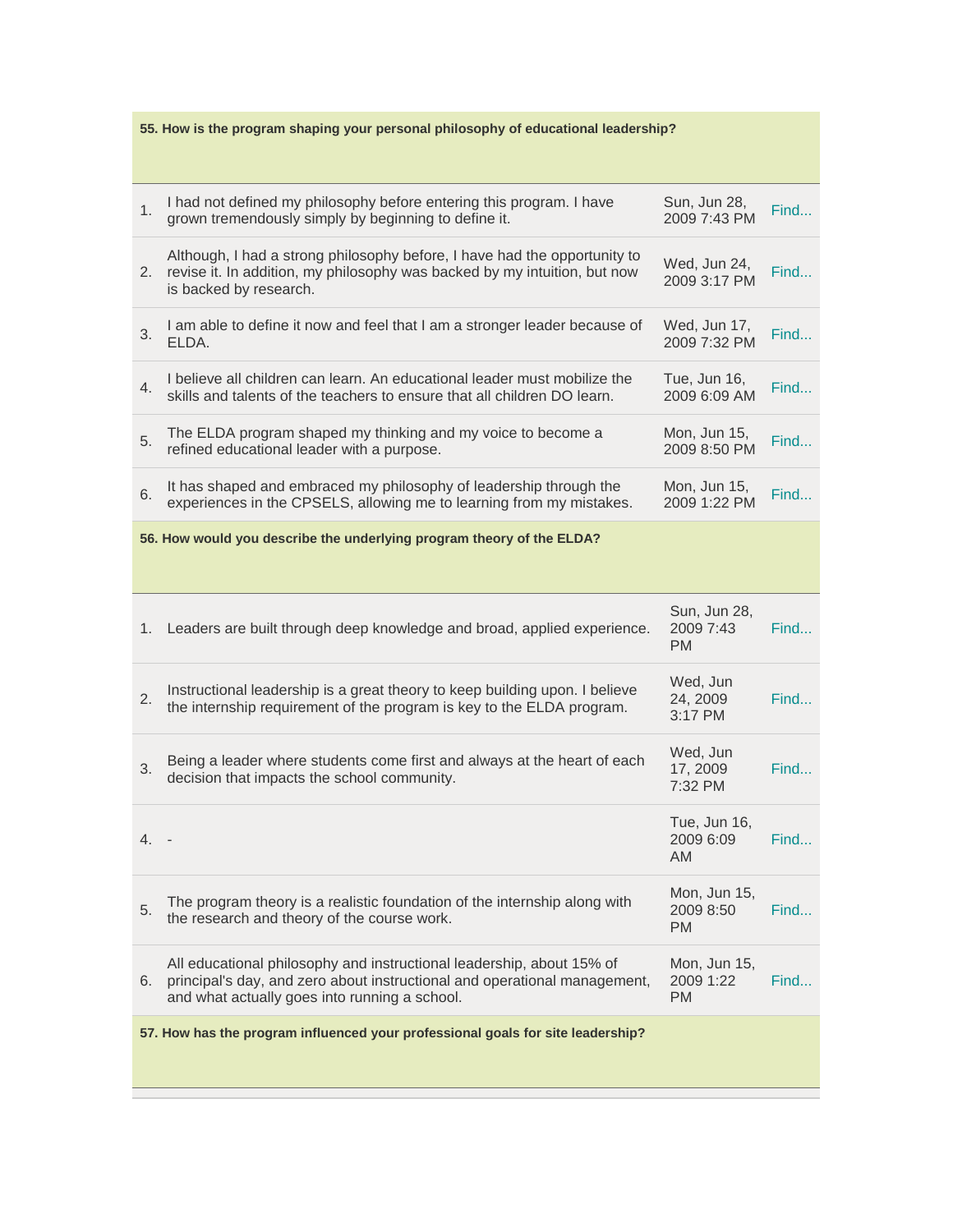| 57. How has the program influenced your professional goals for site leadership? |                                                                                                                                                                                                                                                                                                                                                                                                                                                                      |  |                                    |      |
|---------------------------------------------------------------------------------|----------------------------------------------------------------------------------------------------------------------------------------------------------------------------------------------------------------------------------------------------------------------------------------------------------------------------------------------------------------------------------------------------------------------------------------------------------------------|--|------------------------------------|------|
|                                                                                 |                                                                                                                                                                                                                                                                                                                                                                                                                                                                      |  |                                    |      |
| 1.                                                                              | I have knowledge that will support my work in schools, no matter which<br>level I choose to pursue. I'm not sure the program changed my goals.                                                                                                                                                                                                                                                                                                                       |  | Sun, Jun 28,<br>2009 7:43 PM       | Find |
| 2.                                                                              | My goals are the same as they were when I entered the program.                                                                                                                                                                                                                                                                                                                                                                                                       |  | Wed, Jun 24,<br>2009 3:17 PM       | Find |
| 3.                                                                              | It helped me slow downI'll take my time to become an<br>administratorthere isn't a rush!                                                                                                                                                                                                                                                                                                                                                                             |  | Wed, Jun 17,<br>2009 7:32 PM       | Find |
| 4.                                                                              | I want to work as a vice principal for a year or two before becoming a<br>principal. I think I need to practice using all of the knowledge I've gained.                                                                                                                                                                                                                                                                                                              |  | Tue, Jun 16,<br>2009 6:09 AM       | Find |
| 5.                                                                              | In a financial time of crisis, I have become confident with my 2 years of<br>the ELDA program that I will be a successful leader to any position I may<br>be assigned.                                                                                                                                                                                                                                                                                               |  | Mon, Jun 15,<br>2009 8:50 PM       | Find |
| 6.                                                                              | By allowing me to develop a belief system                                                                                                                                                                                                                                                                                                                                                                                                                            |  | Mon, Jun 15,<br>2009 1:22 PM       | Find |
|                                                                                 | 58. Has the program to date met your expectations? Why or why not?                                                                                                                                                                                                                                                                                                                                                                                                   |  |                                    |      |
|                                                                                 |                                                                                                                                                                                                                                                                                                                                                                                                                                                                      |  |                                    |      |
|                                                                                 | 1. Yes. See number 49.                                                                                                                                                                                                                                                                                                                                                                                                                                               |  | Sun, Jun<br>28, 2009<br>7:43 PM    | Find |
| 2.                                                                              | I cannot say that it has or it hasn't. The program had many valuable aspects to<br>it, however, like all programs, there is also need for improvement.                                                                                                                                                                                                                                                                                                               |  | Wed,<br>Jun 24,<br>2009<br>3:17 PM | Find |
| 3.                                                                              | YESthe internship experience and mentor principals all were additional<br>supports I did not expect.                                                                                                                                                                                                                                                                                                                                                                 |  | Wed,<br>Jun 17,<br>2009<br>7:32 PM | Find |
|                                                                                 | 4. yes                                                                                                                                                                                                                                                                                                                                                                                                                                                               |  | Tue, Jun<br>16, 2009<br>6:09 AM    | Find |
| 5.                                                                              | Absolutely! Not only does the ELDA program have a great reputation, I now<br>am responsible to uphold the expectations of what I have learned as a great<br>educational leader.                                                                                                                                                                                                                                                                                      |  | Mon,<br>Jun 15,<br>2009<br>8:50 PM | Find |
| 6.                                                                              | As far as theory and instructional leadership, the coursework and experience<br>is wonderful. However, more considerations need to be given the few of us<br>who are classroom teachers. It is easy for a resource teacher to complete<br>apprenticeships and teach summer school. But, those of us with actual<br>classroom responsibilities have had to make sacrifices, where the resource<br>cohore boys not We hove had to do our oppropriace in the oummer not |  |                                    |      |